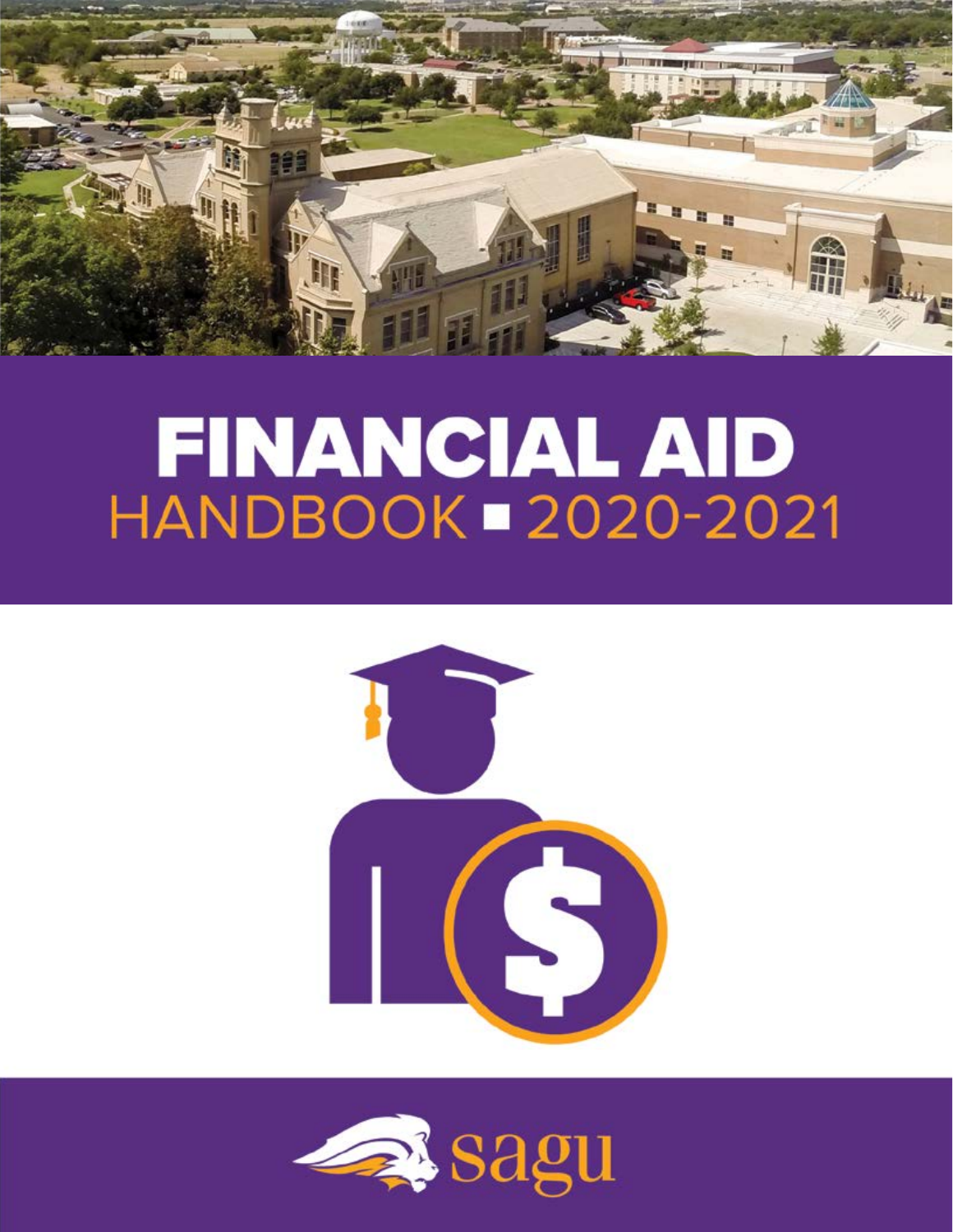

# **Financial Aid Handbook**

# **TABLE OF CONTENTS**

# **WE'RE HERE TO SERVE YOU!**

#### **Financial Aid Office**

Southwestern Assemblies of God University 1200 Sycamore Street Waxahachie, TX 75165-2397

#### **Location**

First Wing Davis Building Monday through Friday 8:00 a.m. to 12:00 p.m., 1:00 p.m. to 5:00 p.m.

#### 1-888-YES-SAGU

1-972-825-4730 Fax: 972.923.8143 Visit our website at www.sagu.edu/financialaid

Contact us by email at financialaid@sagu.edu

*Disclaimer: While this publication was prepared on the basis of the best information available at the time, all information*  is subject to change without notice. An offer of financial aid is conditional upon receipt of funds from all funding sources including *the SAGU Financial Aid Budget. The Financial Aid Office reserves the right to revise offers of financial aid any time during the academic year or during a student's college career based on availability of funds, changes in regulations, procedures mandated by federal or state authorities, and/or changes in SAGU financial aid policy.*

> *Need-based aid depends on how much aid you need and how much you and your family can afford to contribute toward your education.*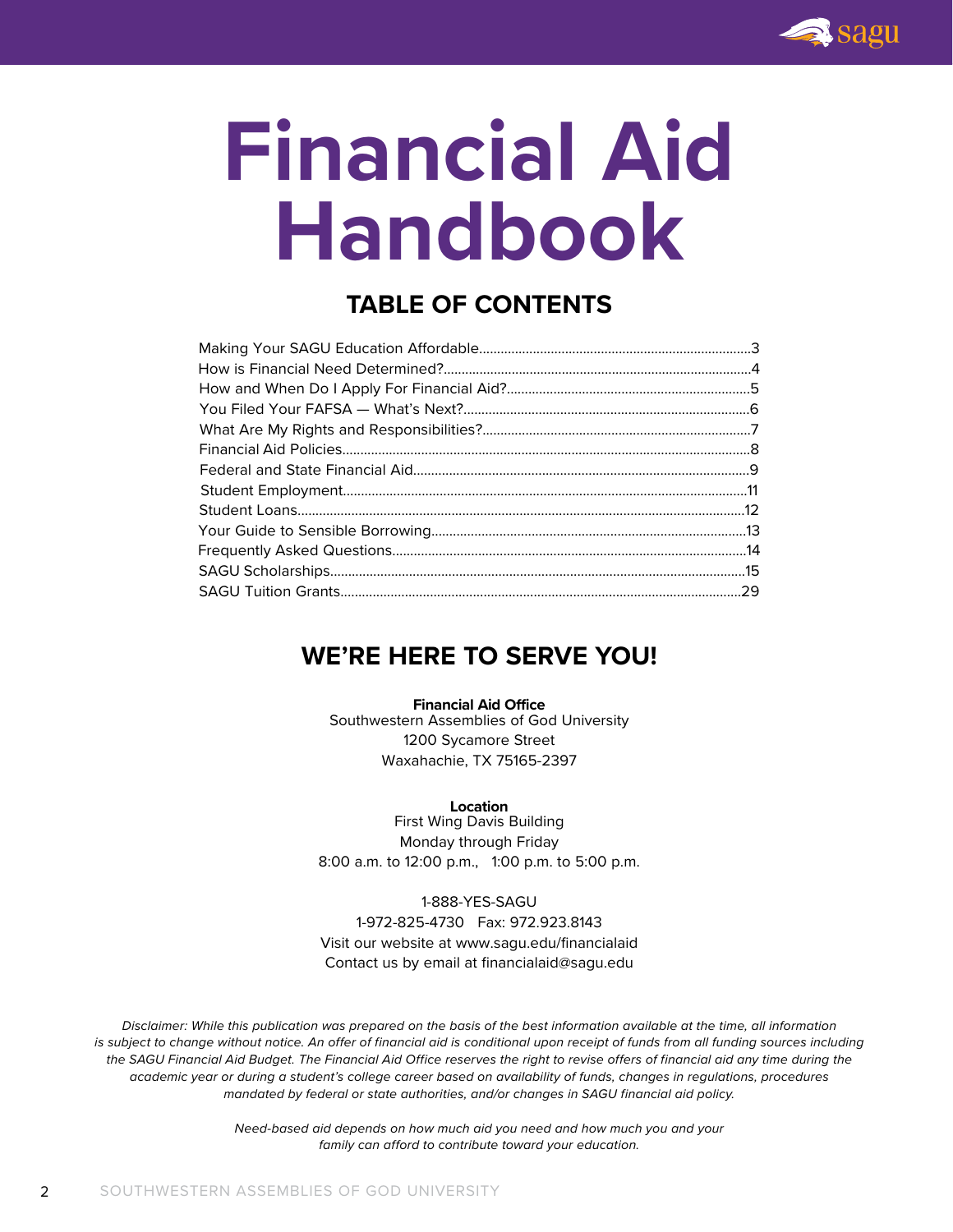

# <span id="page-2-0"></span>**Making Your SAGU Education Affordable**

Finding the resources to finance a Christian higher education might seem insurmountable. Although you and your parents have the primary responsibility to provide for your education, you may need some extra help. That help is available. It just requires a little planning on your part. SAGU's Financial Aid Office encourages you to complete the necessary steps to apply for financial assistance.

So get started NOW! Take advantage of the information provided and apply by the DEADLINES. If you have questions, feel free to call. Financial aid counselors are ready to help.

# **What is Financial Aid?**

Financial aid is money in the form of grants, scholarships, work-study, loans, or a benefit from completing community service or military service to help students pay for education after high school.

# **Who Provides Financial Aid?**

You've heard the advertisements from Scholarship Search Companies that millions of dollars in private scholarships go unclaimed each year. The truth is that the major source of student aid is the U. S. Department of Education. The State of Texas also provides financial aid to Texas residents. Additionally, SAGU makes a major commitment to students by providing institutional scholarships and grants. This assistance reached over \$7.9 million in the 2019-2020 school year. Other public and private sources like clubs, organizations, banks, businesses and employers are all sources of potential money to help you pay for college.

# **What Types of Assistance are There?**

Gift aid is money that doesn't have to be paid back. This comes in the form of scholarships, tuition allowances and grants. This is the most desirable type of financial assistance because it does not have to be repaid. Work-study is money that you earn by working a part-time job while you are in school. Loans are funds that you borrow that must be paid back, usually after you leave school or drop below half-time status. There are student loans and parent loans available to help finance your education. Rarely does gift aid meet the full cost of attending college. Most students rely on part-time employment and loans to pay for school.

# **What's the Difference between Merit Aid and Need-based Aid?**

Merit aid is based on merit, such as academics, athletics, music, etc. Many scholarships are merit-based. Need-based aid depends on how much aid you need and how much you and your family can afford to contribute toward your education.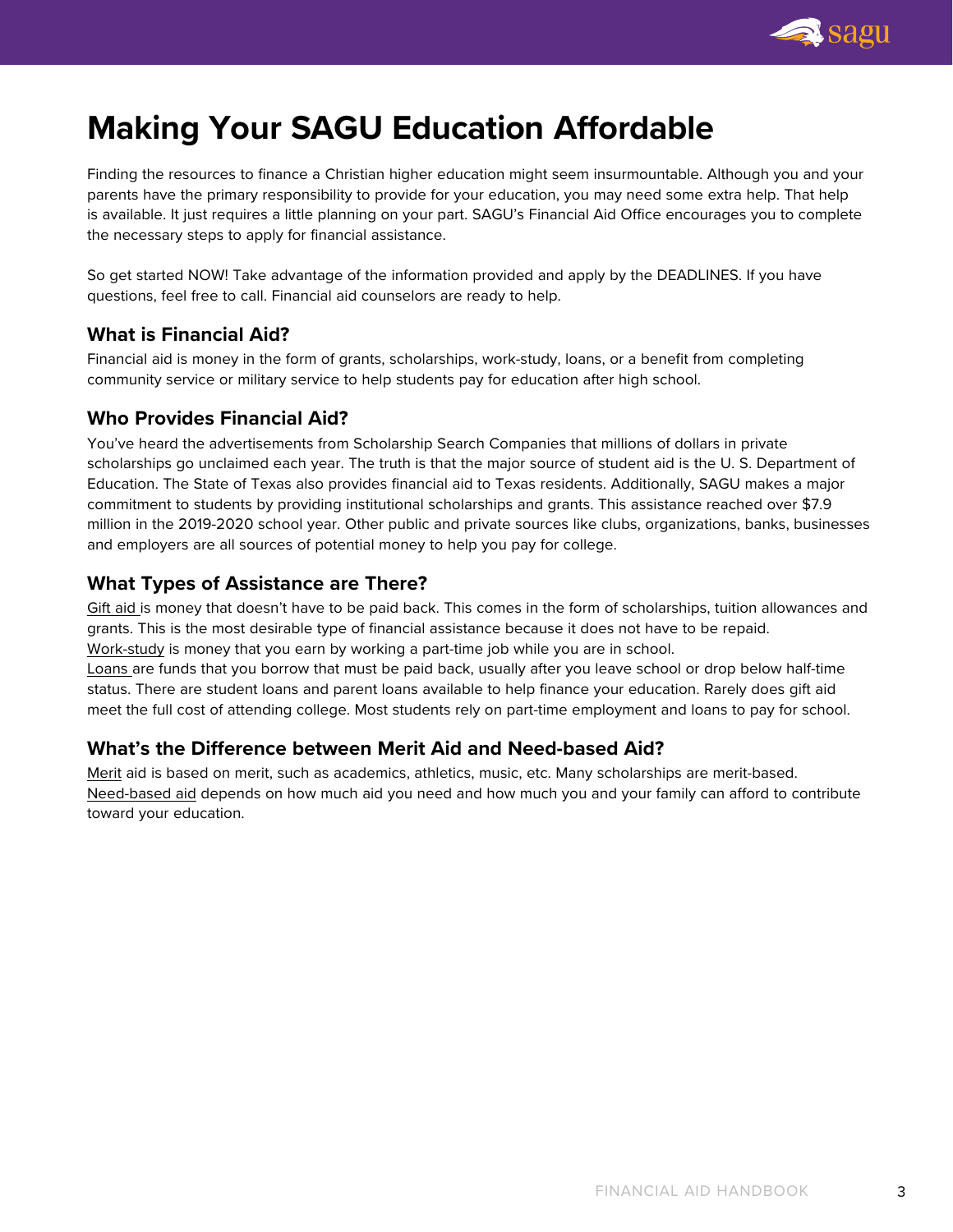

# <span id="page-3-0"></span>**How is Your Financial Need Determined?**

# **What is Financial Need?**

Financial need is the difference between what it costs to attend a certain school and what the family can reasonably be expected to contribute toward the cost of attendance.

Cost of Attendance

- Expected Family Contribution (EFC) \_\_\_\_\_\_\_\_\_\_\_\_\_\_\_\_\_\_\_\_\_\_\_\_\_\_\_\_\_

 $h = N$ eed

#### **What is Included in the Cost of Attendance?**

The cost of attendance includes fixed costs such as tuition, fees, room & board and personal expenses such as books and supplies, transportation, off-campus room and board, and miscellaneous personal expenses.

The Department of Education requires that each university prepare 9-month cost of attendance budgets based on average costs of its students living at home with parents, on-campus housing, and off-campus housing. These cost of attendance budgets are adjusted depending on the number of semesters enrolled and the enrollment status (full time, 3/4 time, 1/2 time and less than 1/2 time).

Your actual fixed expenses for tuition, fees, room & board depend on what courses you take and what dorm you live in. Please refer to a current price list of charges to determine what your actual charges will be.

Contact SAGU's Student Billing Office at studentbilling@sagu.edu, or visit www.sagu.edu/studentbilling for help in projecting your costs.

Your actual personal expenses will depend on how far you live from school and your lifestyle.

# **How is the Expected Family Contribution (EFC) Calculated?**

Your EFC is calculated using a standard congressional formula. The Free Application for Federal Student Aid (FAFSA) collects information such as family size, number in college, whether you are dependent or independent of parents, and you and your family's income and assets. This information is used by the federal government to determine what the family can reasonably be expected to contribute toward your education.

# **Example of 2020-2021 Student Budget**

Based on full-time enrollment for 2 semesters (Fall 2020 & Spring 2021)\*

\*Note: This is not your direct cost. This is an estimate of expenses, both direct and indirect, that a student may incur over the 2020-2021 school year. The budgets below serve as examples for most SAGU students including undergraduate on campus, distance education and graduate students. Students in special programs like School of Ministry or Doctoral students have different budgets. Please contact financialaid@sagu.edu for more information.

| <b>Living Arrangements</b>  | Dorm     | <b>Off Campus</b> | <b>With Parents</b> | <b>Graduate Off-Campus+</b> |
|-----------------------------|----------|-------------------|---------------------|-----------------------------|
| Tuition*                    | \$18,874 | \$18,874          | \$18,874            | \$10,710                    |
| Fees                        | \$960    | \$960             | \$960               | \$960                       |
| <b>Books &amp; Supplies</b> | \$1.324  | \$1.324           | \$1.324             | \$1.324                     |
| Room & Board**              | \$7.582  | \$13,968          | \$3.792             | \$13,968                    |
| <b>Miscellaneous</b>        | \$2.716  | \$2.716           | \$2.716             | \$2,716                     |
| Transportation              | \$3.048  | \$2.062           | \$2.062             | \$2.062                     |
| <b>Loan Fees</b>            | \$78     | \$78              | \$78                | \$78                        |
| <b>TOTAL***</b>             | \$34.582 | \$39.982          | \$29,806            | \$31,818                    |

\*Full-time tuition budget is based on 30 hours per year for undergraduate students and 18 hours per year for graduate students at an average 2020-2021 tuition rate. Divide by two to determine an estimate of cost of attendance for one semester.

\*\*For dorm students, your actual cost for room and board depends upon which dorm and meal plan you choose. \*\*\*Totals are provided for example purposes only. Actual direct and indirect costs vary depending on enrollment status, selection of classes, living arrangements and personal lifestyle. Students are encouraged to save and live frugally in order to limit costs as much as possible. + The Graduate student budget above is representative of most of our graduate student programs. A small number of SAGU's graduate degree programs have a different student budget because they are considered full time at 6 hours per semester. These include the D.Min., MOL and MBA programs.

**NOTE:** Refer to the schedule of tuition and fees online at www.sagu.edu/studentbilling for additional information on cost.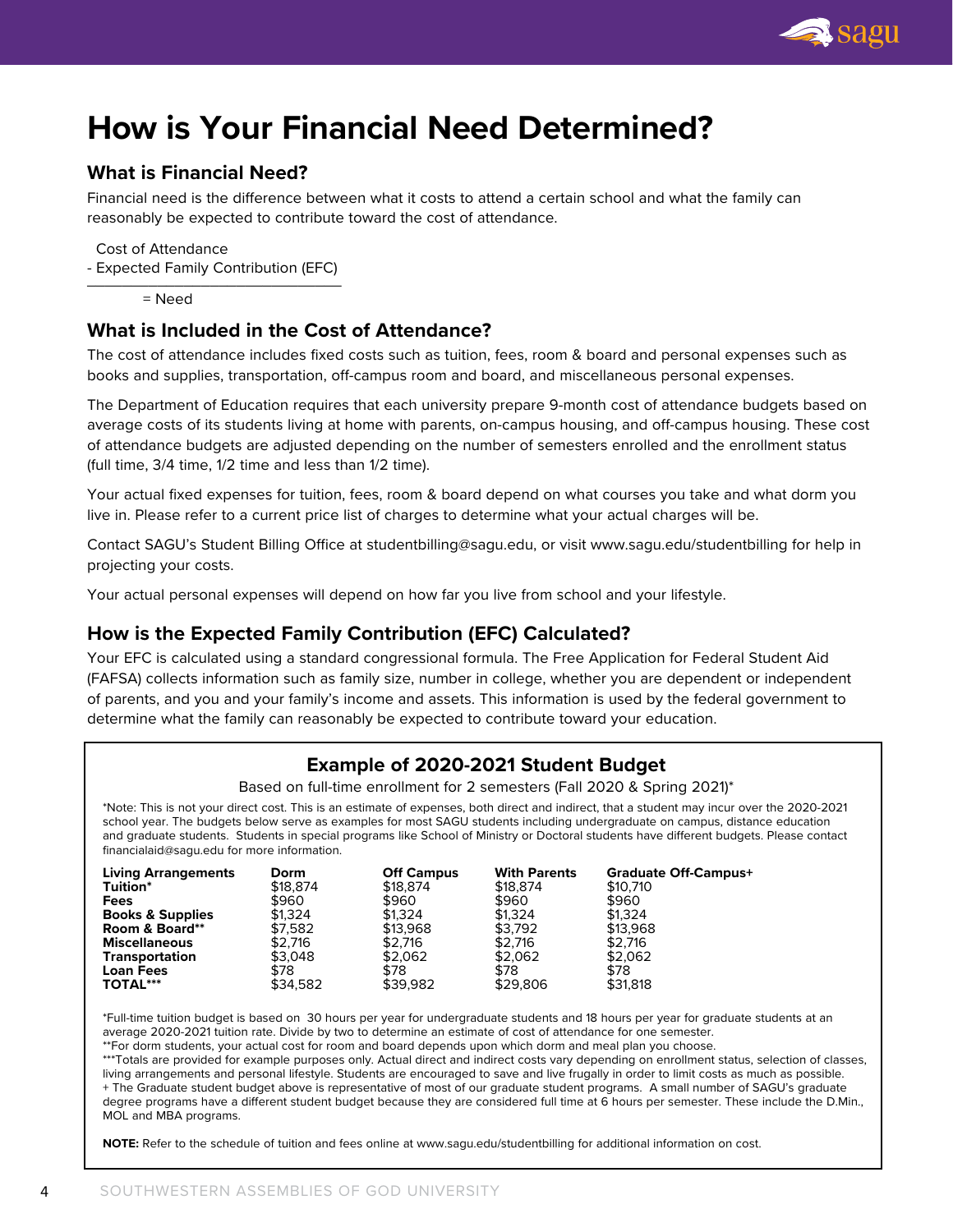

# <span id="page-4-0"></span>**How and When Do I Apply For Financial Aid?**

# **How and When Do I Apply for Financial Aid?**

# **Step 1**

Apply for Admission to SAGU. Financial aid is awarded only after students have begun the official admission process. Returning SAGU students who have not attended in the past year must reapply for admission.

# **Step 2**

Complete the Free Application for Federal Student Aid (FAFSA) available at www.fafsa.gov. Make sure to select SAGU to receive your FAFSA results, school code 003616. Paper FAFSAs are available through the financial aid office upon request. SAGU does not accept completed FAFSA forms. These must be submitted to the Federal Processor.

# **Step 3**

Complete and submit all scholarship and grant applications by the published deadlines. All applications can be downloaded from the SAGU website (www.sagu.edu/financialaid)

## **Tips for Getting Money When You Need It**

- Don't procrastinate! File for financial aid now! Convince your parents to complete their federal income tax returns early so you can meet the priority deadline.
- Don't be afraid to ask questions. For FAFSA questions call 1-800-4-FED-AID or the SAGU Financial Aid Office. It's better to do it right the first time! Errors cause delay in time and money.
- Keep copies of all your paperwork and keep them in a file. Complete your admissions file with high school and/or college transcripts. Loan limits are based on official grade level. Some grants are based on high school curriculum. Be sure your intended major and grade levels are correct in the Registrar's Office.
- Explore outside scholarship sources, but think twice before laying down big bucks to a company when you can get the information free on the internet.
- Save money by checking with the registrar about credit by examination.

# **DEADLINES**

You should apply for financial aid just as soon after October 1 as possible! You will need your completed federal income tax forms from last year to file the FAFSA.

**PRIORITY CONSIDERATION DEADLINE:** Many student aid funds are limited and demand is usually greater than funds available. Priority status is given to students who apply and have a complete file by the following dates. You must apply by: **MARCH 1.** You must have a complete and accurate file by: **APRIL 15**.

**REGULAR FILING DEADLINES: Observe the following schedule if you want aid to be approved by registration:**

| Terms<br>Fall | You must apply by:<br>Mav 1 | You must have a complete file by:<br>July 1 |
|---------------|-----------------------------|---------------------------------------------|
| Spring        | September 1                 | October 15                                  |
| <b>Summer</b> | <b>February 2</b>           | March 15                                    |

LATE APPLICANTS: If you do not apply by the above deadlines you should be prepared at registration to pay the initial down payment and pay applicable service charges while waiting for aid to be processed. After registration, Financial Aid staff have to change focus from processing applications to disbursing all of the student aid. Late applications are processed on a rolling basis as time and volume permit.

TRANSFER STUDENTS: If you already have a FAFSA on file at another school for the same financial aid year, you do not need to file a new FAFSA. You may have SAGU school code (003616) added and have the federal processor send the results of the FAFSA to SAGU by the above posted deadlines. Call 1-800-433-3243 (Federal Processor). Once your file is complete and correct, you will be awarded by SAGU. (Financial Aid packages do not transfer between schools.)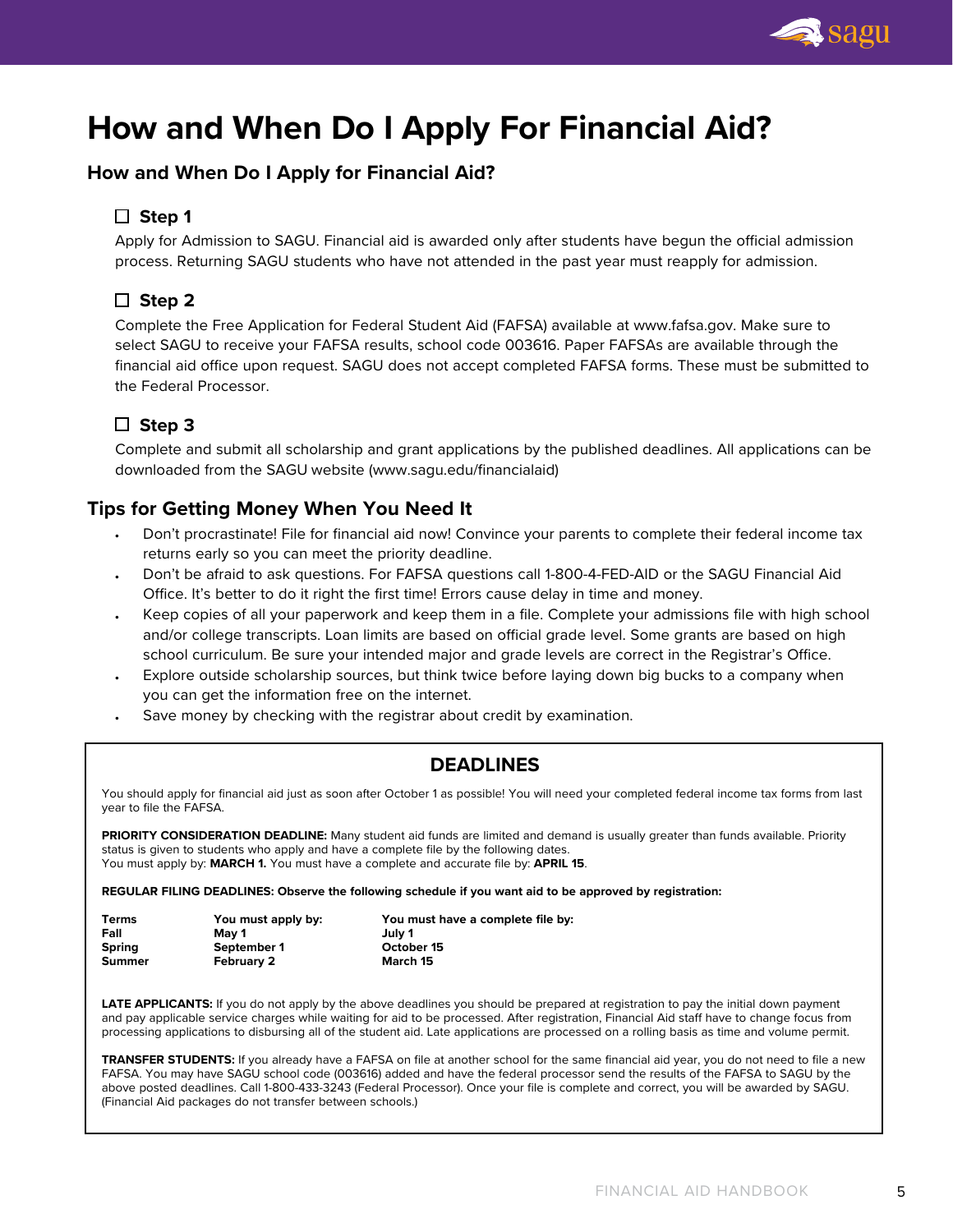

# <span id="page-5-0"></span>**You Filed your FAFSA — What's Next?**

# **Be Proactive in the Process**

# **Watch for FAFSA Results**

Don't just assume that everything is okay. If you have not received a Student Aid Report (SAR) from the Federal Processor within 3 weeks, you need to call the Federal Processor at 1-800-433-3243.

# **Review Your Student Aid Report (SAR)**

Don't just open the SAR and lay it aside! Read it carefully for any missing or incorrect information. Make online corrections or correct the paper SAR, affix the required signatures and send the SAR to the SAGU Financial Aid Office or the Federal Processor for re-processing. If the SAR is correct, you may keep it for your records.

# **Respond to All Requests for Additional Documents and Information**

Examples of things you might be asked to supply are you and your parents' federal income tax returns and verification worksheets. Other types of documentation that may be required are proof of registration with Selective Service, documentation to clear up discrepancies with your name and social security number, proof of citizenship or Permanent Resident Alien status. No aid offer can be made until your file is complete and correct.

# **Be Sure You Get Your Mail**

If you are not at your home address during the summer (away on some exotic vacation or an overseas missions trip) be sure someone sends you your mail. Better yet, apply for Financial aid early so that you get your award notification before you go away for the summer.

# **Watch for an Official Financial Aid Award Letter**

Once your file is complete and correct, and you have been accepted for admission, the financial aid office will prepare an offer of financial aid. This document shows grants, scholarships, loans and work-study offered. This will be mailed to you. Review the award letter and all included documents. Total all financial aid you wish to accept and compare your offer to the base cost of SAGU to determine what portion of your school bill will be covered.

# **Accept Your Student Loans in the MySAGU Student Portal (if you desire a student loan)**

You will receive an award letter that details the amount of financial aid, including student loans, that you are eligible to receive. If you wish to receive those student loans, there are several important steps for you to complete.

- Login to your MySAGU Student Portal at https://estudent.sagu.edu. Click on the link "My Financial Aid" and accept or decline your student loans. If you would like to accept your student loans but for an amount less than what you have been awarded, please contact the Financial Aid Office.
- Complete a Master Promissory Note (MPN) online at www.studentloans.gov. You will need to use the same FSA ID you used to complete your FAFSA to login to this site.
- If you are a first-time borrower, you will also need to complete Loan Entrance Counseling online at www.studentloans.gov.
- Loans that have not been accepted in the MySAGU Student Portal cannot be used towards payment at registration. Borrowers that have not completed a MPN and Entrance Counseling will not be able to receive funds from their loans until these items are completed.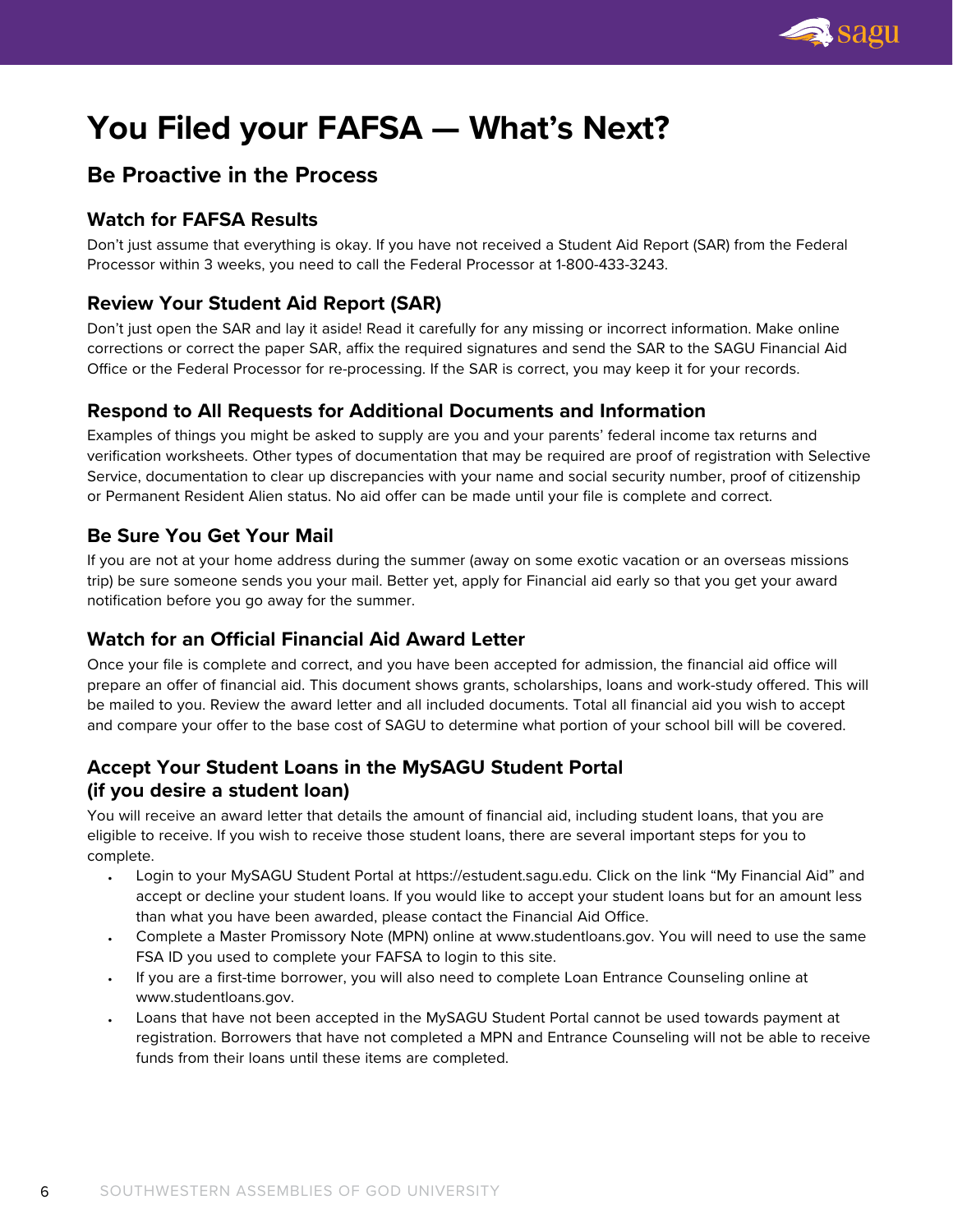

# <span id="page-6-0"></span>**What Are My Rights and Responsibilities?**

## **Rights**

- Know accrediting information about the school (catalog and SAGU website).
- Know what academic programs the school offers (catalog and SAGU website).
- Know what it costs (enrollment services or Student Billing and SAGU website).
- Know what aid programs are available (catalog, financial aid handbook and SAGU website).
- Know the financial aid guidelines (financial aid handbook and SAGU website).
- Know the terms and conditions of aid programs (financial aid handbook, loan counseling sessions, and SAGU website).
- Know the refund policy (catalog and SAGU website).
- Know the Satisfactory Academic Progress policy (catalog and SAGU website).
- Know you have the right to appeal (contact the appropriate SAGU office).
- Know your right to privacy. Your financial aid information is kept confidential. We must have a written release to discuss your financial aid application with a parent, friend, family member, pastor, etc. Please contact the registrar at registrar@sagu.edu for details on how to assign a password to your account that will allow you to give access to the information in your education record to anyone you choose.

# **Responsibilities**

- Start a loan file to keep all your loan paperwork together. You need to keep track of who your lender is and how much you have borrowed.
- Keep in touch with your lender. It is your responsibility to notify them of any changes in your name, address, phone number, enrollment status and school.
- Use the aid only for educational purposes.
- Report any anticipated outside scholarships or benefits to the financial aid office. Such awards are considered aid and may affect your financial aid package.
- New borrowers are required to complete loan entrance counseling before their first loan is disbursed. This may be done online at www.studentloans.gov.
- Loan borrowers must complete a loan exit interview during your last semester of at least half-time attendance. Academic records are frozen until you meet this requirement.
- You must maintain Satisfactory Academic Progress according to the printed policy to continue receiving financial aid.
- You may owe a refund to the aid programs if you withdraw from school.
- You must maintain the enrollment status for which aid was based on the census date, which follows the last day to withdraw with a 100% refund. If you drop hours before the census date, your aid may be adjusted.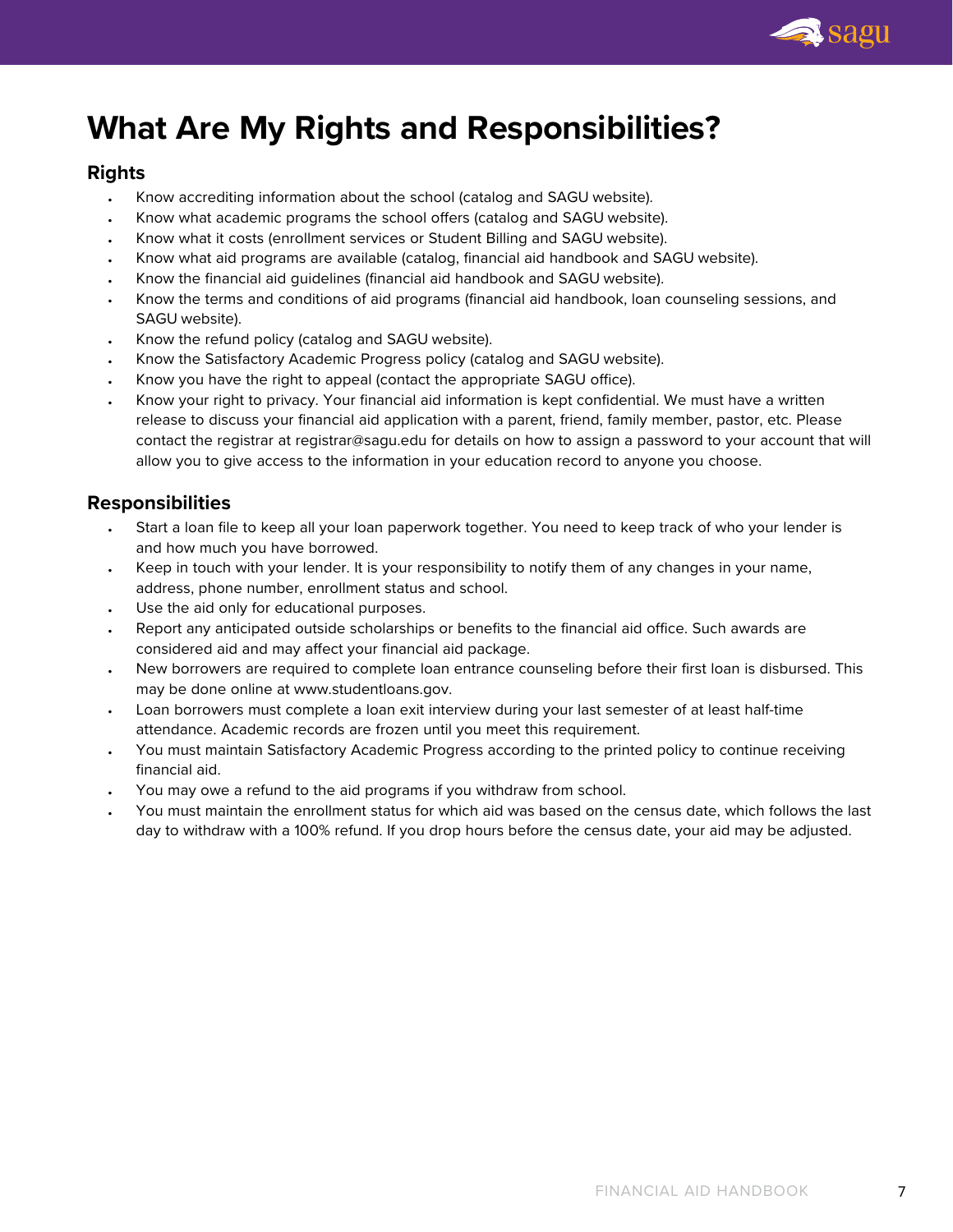

# <span id="page-7-0"></span>**Financial Aid Policies**

# **Application Dates**

Applications for financial assistance are available after January 1 of each year for the following academic year (August-May). The Free Application for Federal Student Aid (FAFSA) can be submitted online at www.fafsa.gov and should be completed by March 1. Priority is given to students whose FAFSA is submitted by March 1 and whose files are accurate and complete by April 15. To have funds ready at registration, the following deadlines are suggested: Apply by May 1 and have a complete and accurate file by July 1. Students planning to attend summer school need a FAFSA filed for the academic year preceding the summer session.

# **Late Applicants**

Students not meeting the above-stated deadlines are considered late applicants. These students should be prepared to pay the initial down payment at registration and pay applicable service charges while waiting for aid to be processed. After registration, the Financial Aid Office must change focus from processing financial aid applications to disbursing aid for enrolled students. Late applications are processed on a rolling basis as time and volume permit.

# **Satisfactory Academic Progress**

Students must make Satisfactory Academic Progress (SAP) in their course of study to be eligible for financial aid. Federal regulations require schools to develop and apply a consistent and reasonable standard of academic progress. Undergraduate students must successfully complete at least 70% of the courses that they attempt and maintain a cumulative GPA of at least 2.0. Graduate students must maintain a cumulative GPA of at least 3.0 and complete their degree within 6 years of enrolling in the graduate school. Failure to maintain SAP will place a student on financial aid suspension. Please see the SAGU catalog or website for the complete SAP policy.

# **Enrollment Status**

Enrollment status is determined as of the census date each semester. Enrollment status is determined as follows:

#### **Undergraduate Students**

- $\cdot$  Full Time = 12+ hours
- Three Quarters Time  $= 9-11$  hours
- $Half Time = 6-8 hours$
- Less Than Half Time = 1-5 hours

#### **Graduate Students\***

- Full Time  $= 9+$  hours
- Half Time  $= 6-8$  hours
- Less Than Half Time = 1-5 hours

\* The graduate programs below have a different definition of enrollment status.

#### **Master of Arts in Organizational Leadership (MOL), Master of Business Administration (MBA) & Doctoral Students**

- $F \cdot \text{H}$  Time = 6+ hours
- Half Time  $= 3-5$  hours
- Less Than Half Time = Less than 3 hours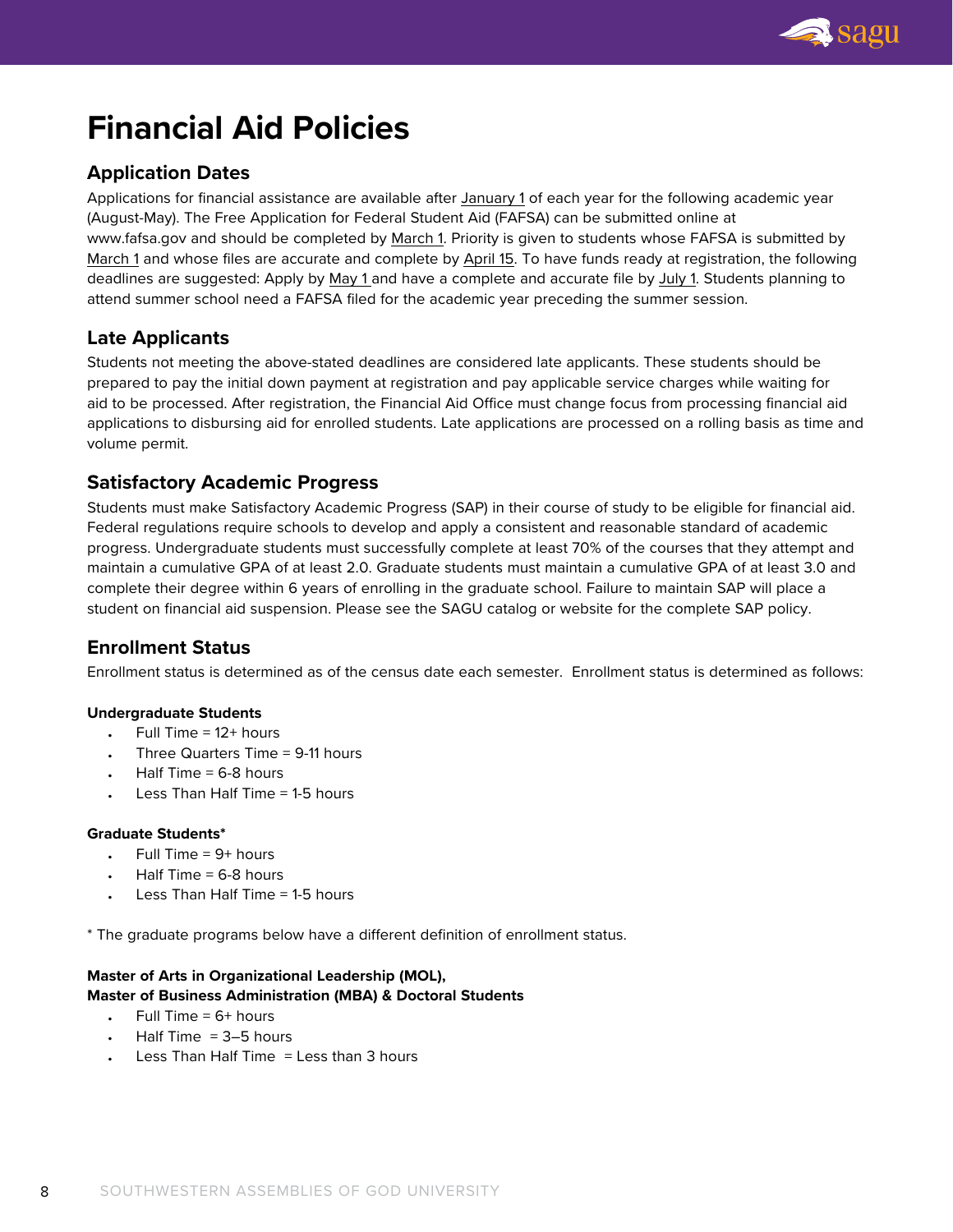

<span id="page-8-0"></span>

# **Federal and State Financial Aid**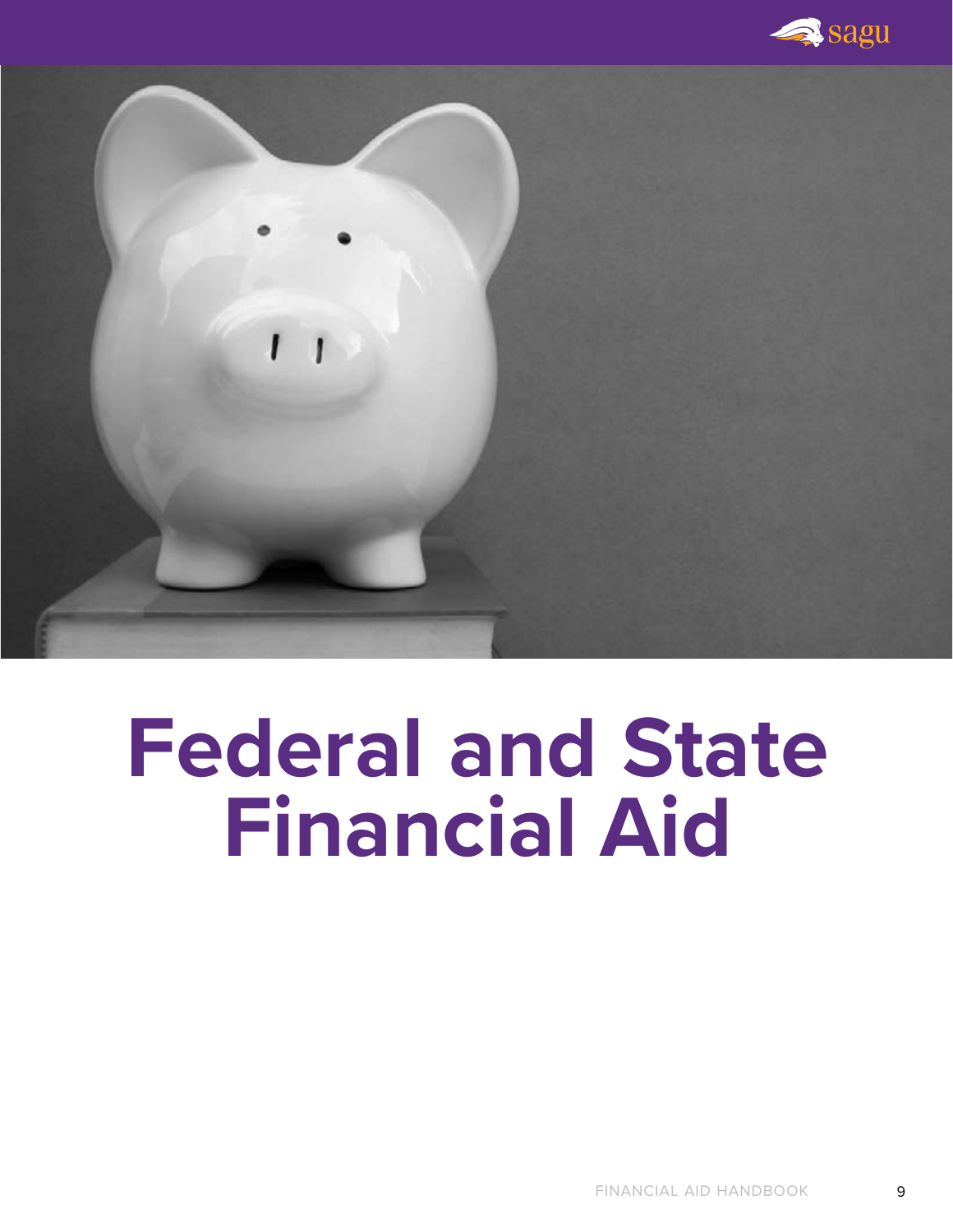

# **Federal and State Financial Aid**

# **Federal and State Financial Aid**

Financial aid is paid according to student enrollment as of the official census date. All aid is disbursed to student accounts as soon as possible after official enrollment has been determined.

# **Federal Pell Grant**

**Description:** Need-based grant for undergraduates only.

**Annual Amount:** Maximum award is \$6,195. Actual amount is based on enrollment status and Expected Family Contribution (EFC) on the FAFSA.

**Application:** FAFSA

# **Federal Supplemental Educational Opportunity Grant (FSEOG)**

**Description:** Need-based grant for undergraduate students who are eligible for a Pell grant and have exceptional need. Graduate students are not eligible. Funding is very limited. **Annual Amount:** \$1,000 **Application:** FAFSA, Apply by March 1

# **Tuition Equalization Grant (TEG)**

**Description:** Need-based state grant. In order to be eligible, students must be full-time Texas residents, meet certain financial need and academic requirements, not be a ministry major pursuing a degree program that leads to a career in church work, and must not receive an athletic scholarship. **Annual Amount:** Maximum award is \$3,000 annually.

**Application:** FAFSA, Apply by March 1

# **State Vocational Rehabilitation**

**Description:** Contact your home state rehabilitation office for eligibility requirements **Annual Amount:** Varies **Application:** Contact state agency

# **Out-of-State Grants**

**Description:** Contact your local state's department of education concerning state grants and their ability to transfer to SAGU.

**Annual Amount:** Varies depending upon state and type of grant. Application: **Contact state agency**

# **Bureau of Indian Affairs Grant (BIA Grant)**

**Description:** Contact the area BIA office where you are registered to determine eligibility. Students may be required to submit a FAFSA.

**Annual Amount:** Varies

**Application:** Enrollment is certified through the SAGU Financial Aid Office.

# **Veterans Benefits**

**Description:** Veterans and veteran dependents may be eligible for educational benefits through the Department of Veterans Affairs. Contact your area Veterans Affairs Office to see if you meet eligibility requirements. **Annual Amount:** Varies

**Application:** Student eligibility is certified through the Student Billing Office. Contact studentbilling@sagu.edu with any questions.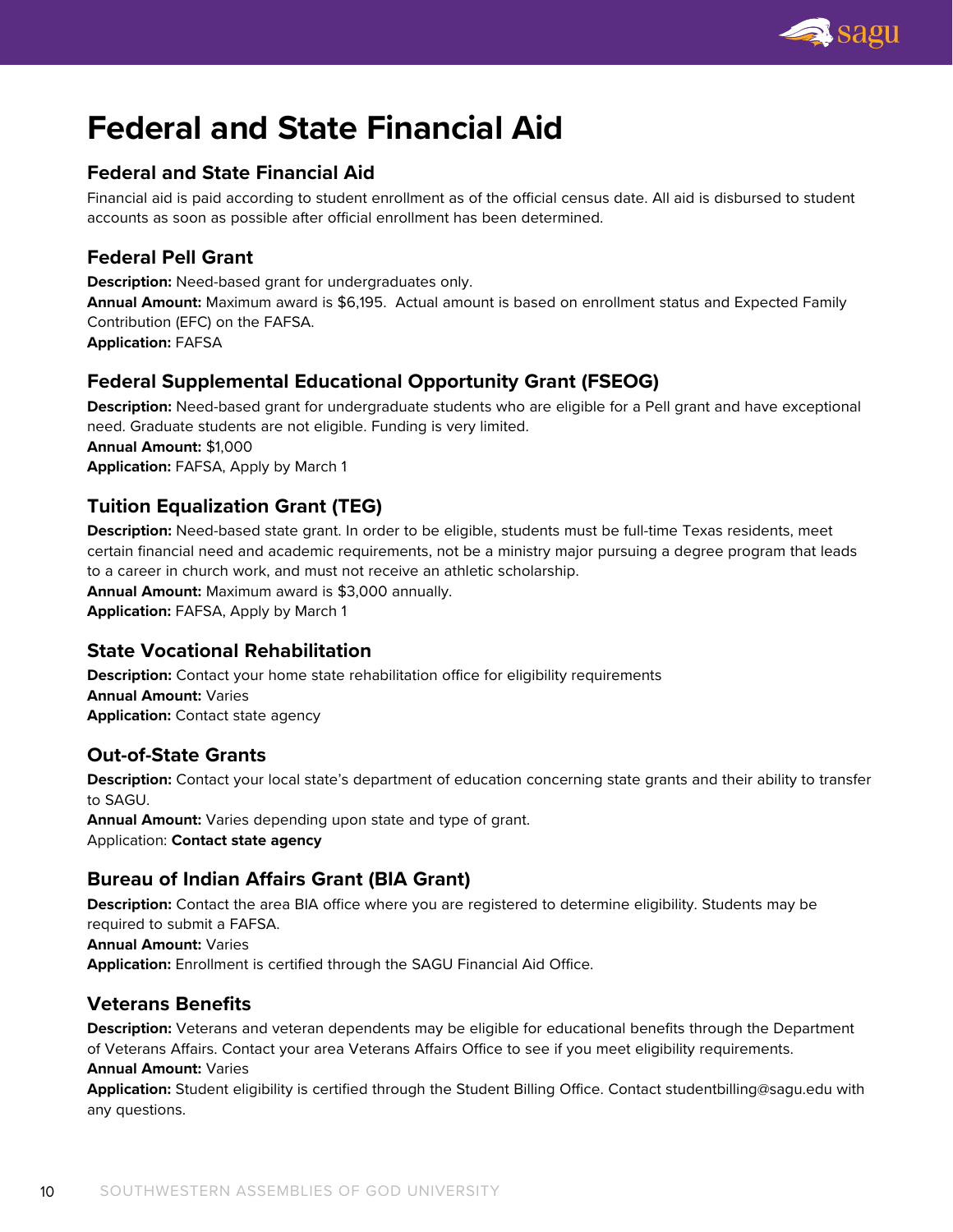

# <span id="page-10-0"></span>**Student Employment**

# **Federal Work Study**

**Description:** Part-time employment on SAGU campus and community service jobs. Awards are based on need. Positions are limited and there are more eligible applicants than positions. The Financial Aid Office does not place students in jobs. Students must be interviewed and compete for positions.

**Award:** Based on current minimum wage. The maximum amount is generally \$2,176 (\$1,088 per semester). **Application/Deadline:** Complete FAFSA by May 1 and submit Work Study Interest Form at www.sagu.edu/workstudy.

# **Texas Work Study**

**Description:** Need-based, part-time employment

**Award:** Based on current minimum wage. The maximum amount is generally \$2,176 (\$1,088 per semester). **Application/Deadline:** Complete FAFSA by May 1 and submit Work Study Interest Form at www.sagu.edu/workstudy.

# **SAGU Student Worker**

**Description:** Part-time employment on SAGU campus. Not based on need. **Award:** Based on current minimum wage. **Application/Deadline:** Contact the Career Services Office at careerservices@sagu.edu.

# **Off-Campus Employment**

**Description:** There are many jobs available off campus in Waxahachie and throughout the DFW metroplex. **Award:** Varies depending on place of employment.

**Application/Deadline:** Contact Career Development Office at careerdevelopment@sagu.edu.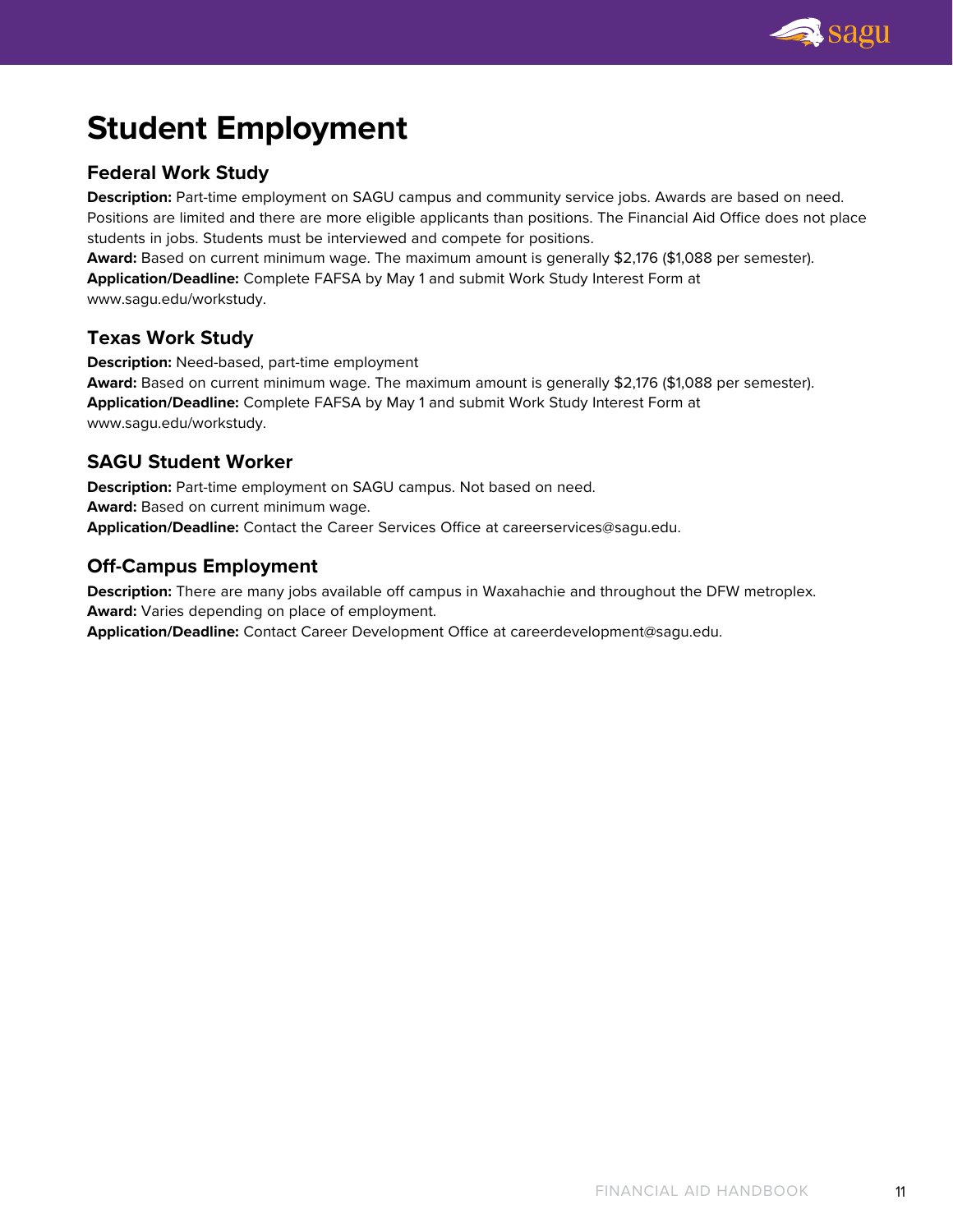

# <span id="page-11-0"></span>**Student Loans**

# **Federal Stafford Loan (subsidized and unsubsidized)**

Description: Loan for undergraduate and graduate students enrolled at least half-time (6 credit hours). Students can get a loan regardless of income, but the federal government pays interest only on need-based subsidized loans while a student is enrolled at least half time. The interest accrues on unsubsidized loans while the student is in school. Interest rates are variable. Students must sign a Master Promissory Note with the Department of Education, and new borrowers must complete loan entrance counseling online at

| <b>Student Classification</b> | <b>Subsidized</b>           | <b>Unsubsidized</b> | <b>Annual Total</b> |  |
|-------------------------------|-----------------------------|---------------------|---------------------|--|
|                               | <b>DEPENDENT STUDENTS</b>   |                     |                     |  |
| Freshman                      | \$3,500                     | \$2,000             | \$5,500             |  |
| Sophomore                     | \$4,500                     | \$2,000             | \$6,500             |  |
| Junior/Senior                 | \$5,500                     | \$2,000             | \$7,500             |  |
|                               | <b>INDEPENDENT STUDENTS</b> |                     |                     |  |
| Freshman                      | \$3,500                     | \$6,000             | \$9,500             |  |
| Sophomore                     | \$4,500                     | \$6,000             | \$10,500            |  |
| Junior/Senior                 | \$5,500                     | \$7,000             | \$12,500            |  |
| Graduate                      | \$0.00                      | \$20,500            | \$20,500            |  |

www.studentloans.gov.

**Annual Amount:** Loans may be prorated for part-time, partial year enrollment.

**Repayment:** Up to 10-year repayment period. Repayment begins 6 months after graduation or when enrollment drops below 6 hours. Monthly payment depends on amount borrowed.

# **Federal Parent Loans for Undergraduate Students (PLUS)**

**Description:** Parents borrow for dependent children. Loans are not based on income, but parents must undergo credit check. Application and promissory note are available at www.studentloans.gov. If a parent is denied a PLUS loan, then the student is automatically eligible for additional unsubsidized loan. The amount of additional unsubsidized loan depends on grade level. Contact the Financial Aid Office for more information. **Annual Amount:** May borrow up to the difference between school costs minus other aid. **Repayment:** Several options available for repayment. Contact lender for options.

**College Access Loan (CAL)**

**Description:** State loan program for Texas residents enrolled at least half time. Students must undergo a credit check and/or provide a cosigner. Students can find out more information and apply for a CAL loan online at www.hhloans.com.

**Annual Amount:** May borrow up to the difference between school costs minus other aid.

**Repayment:** There is a 6-month grace period before repayment begins. Length of repayment and monthly payments depend on the amount borrowed.

# **Private/Alternative Loans**

**Description:** Private/alternative loans are applied for directly from the lender by a student or parent. Borrowers must be credit worthy. A list of lenders that offer private education loans is available through the financial aid website.

**Annual Amount:** Varies **Repayment:** Varies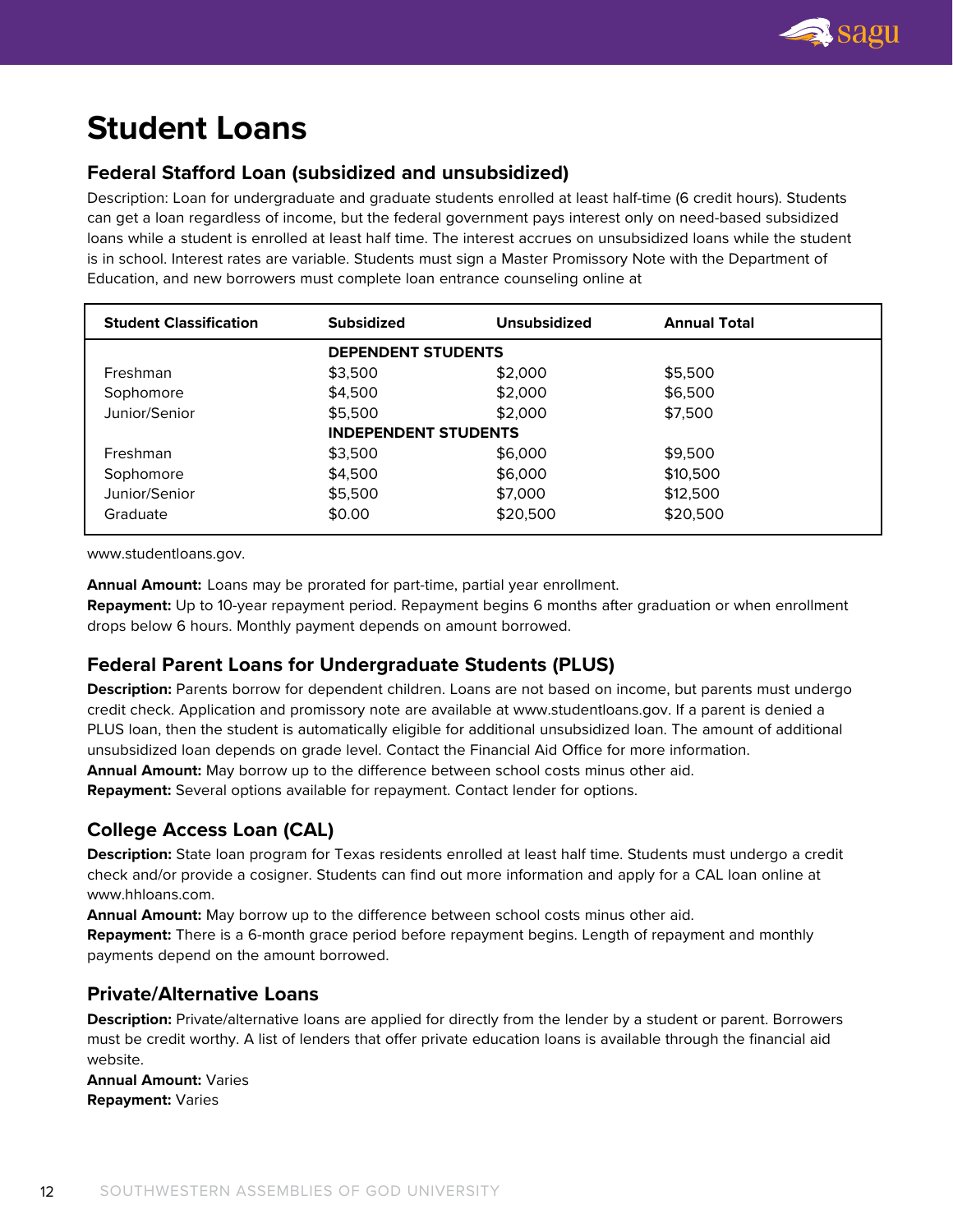

# <span id="page-12-0"></span>**Your Guide to Sensible Borrowing**

Although loans are the least attractive financial aid program, 75% of SAGU students rely on student loans to finance their education. If by borrowing you can acquire the skills and degree you need for your chosen career, your lifetime earning power will be increased. You should, however, always remember that borrowing could have long-term effects on your financial future.

# **Borrow Only What You Need**

Most students take advantage of low-interest student loans to help finance the cost of a Christian higher education. However, it is important to borrow only what you need for your educational expenses. You will have to pay back, with interest, what you borrow. When you get out of school, you may want to purchase a new car, get married, start a family, etc. One of the benefits of federal student loans is that they are offered at low interest rates. Students should be careful of accumulating other types of debt. For example, credit cards can seem like a quick and easy option to purchase items that you need or want while you are a student, but credit card debt is one of the worst kinds of debt. Excessive debt and can hinder a student's ability to pursue God's direction for their life following graduation.

# **Create a Financial Budget and Stick to It**

Budgeting is a great way to stretch your finances. Your budget should include all necessary expenses and sources of income. If you prepare for your projected educational costs and how you plan to pay for them, you will be better equipped to make wise financial decisions. If you have the lifestyle of a professional while you are in school, you may have the lifestyle of a student while you are a professional.

# **Read Your Master Promissory Note Carefully**

All students must complete a Master Promissory Note (MPN) if they choose to receive student loans. You can complete your MPN online at www.studentloans.gov. It is important to remember that what you don't know or understand regarding student loans can hurt you. Read the fine print on the MPN. It is a legal binding document. You will have to repay the debt whether or not you finish school. Understanding repayment, deferment, consolidation and cancellation provisions can make life a lot easier after school.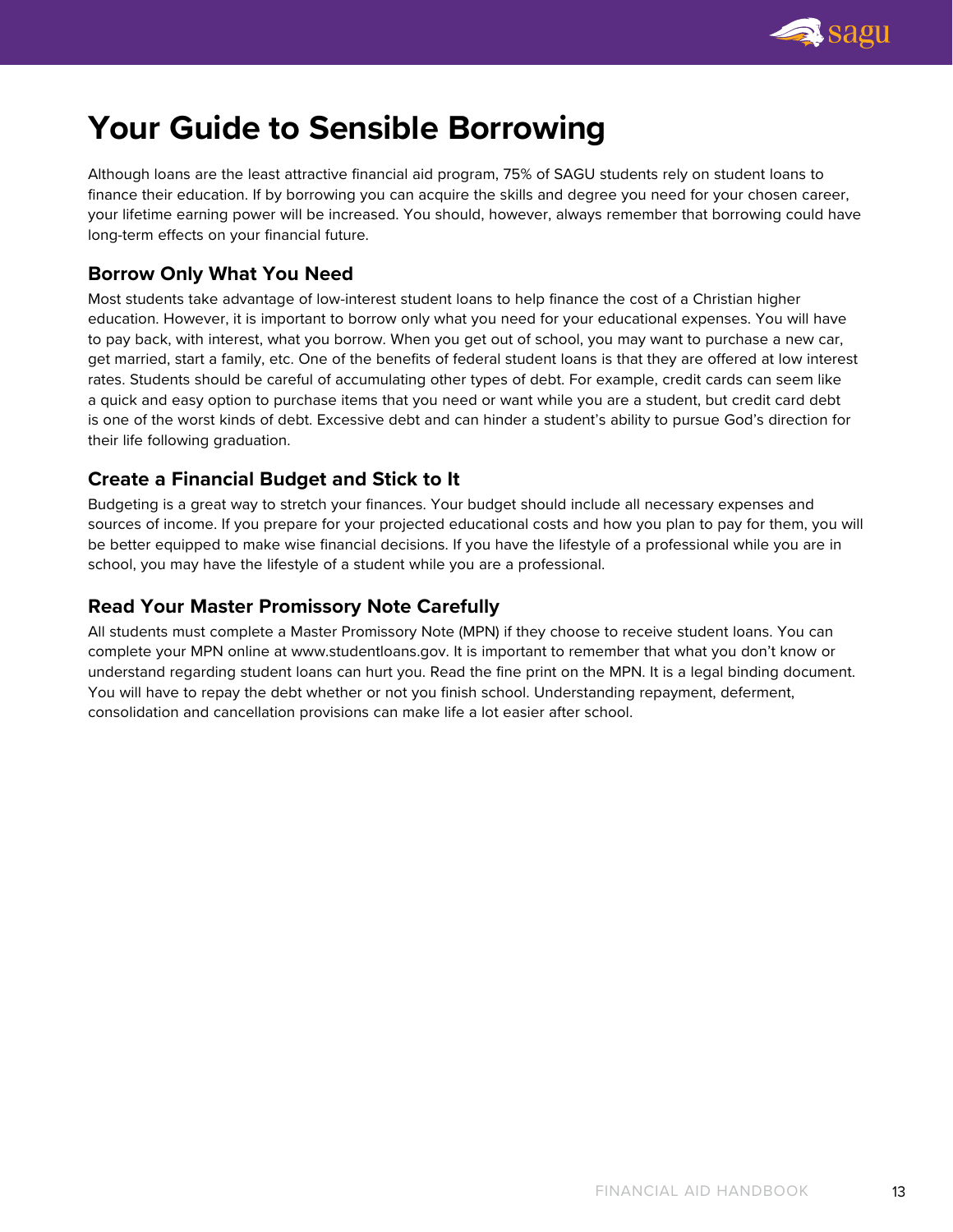

# <span id="page-13-0"></span>**Frequently Asked Questions**

#### **Q. How do I know if I am dependent or independent?**

- **A.** For each school year, the United States Department of Education determines you are independent of your parents if:
	- you are 24 years old or older;
	- or if you:
	- are an orphan;
	- are a ward of the court or were until age 18;
	- are a veteran of the U.S. Armed Forces;
	- have legal dependents other than a spouse;
	- will be enrolled in a graduate school;
	- are married; or
	- can prove to the school extremely unusual circumstances that would warrant a dependency override.

#### **Q. Will I get more financial aid if I am "independent" of my parents?**

**A.** Not necessarily. Sometimes you'll get less.

#### **Q. Is aid available if I already have a bachelor's degree?**

**A.** Federal grants are not available once you obtain your first bachelor's degree, but some loans are still available.

#### **Q. What aid is available to graduate students?**

**A.** Loans are the main source of aid for graduate students, but some scholarships are still available.

#### **Q. Is there aid available for summer school?**

**A.** Yes, there is limited aid available for summer school, but you need to plan ahead. We typically offer your annual loan limits split evenly between fall and spring semesters. If you need loans for summer, you may want to borrow less for fall/spring.

#### **Q. Is aid available to international students?**

**A.** Federal and state aid is available to citizens and permanent resident aliens but not for students on a student visa. International students may compete for scholarships. There are some private loans available for international students.

#### **Q. Do I have to be seeking a degree to get financial aid?**

**A.** Yes, you must be seeking a degree at SAGU to receive financial aid. An exception is post baccalaureate teacher certification.

#### **Q. Can I receive aid from two schools at once?**

**A.** You may be enrolled in two schools simultaneously, but you can receive government aid at only one school at a time. You must apply for aid at the school in which you are actually seeking the degree.

#### **Q. Where can I get more information about financial aid?**

**A.** SAGU's Financial Aid website at www.sagu.edu/financialaid has a lot of great information about financial aid including scholarships, grants, loans, and other outside resources.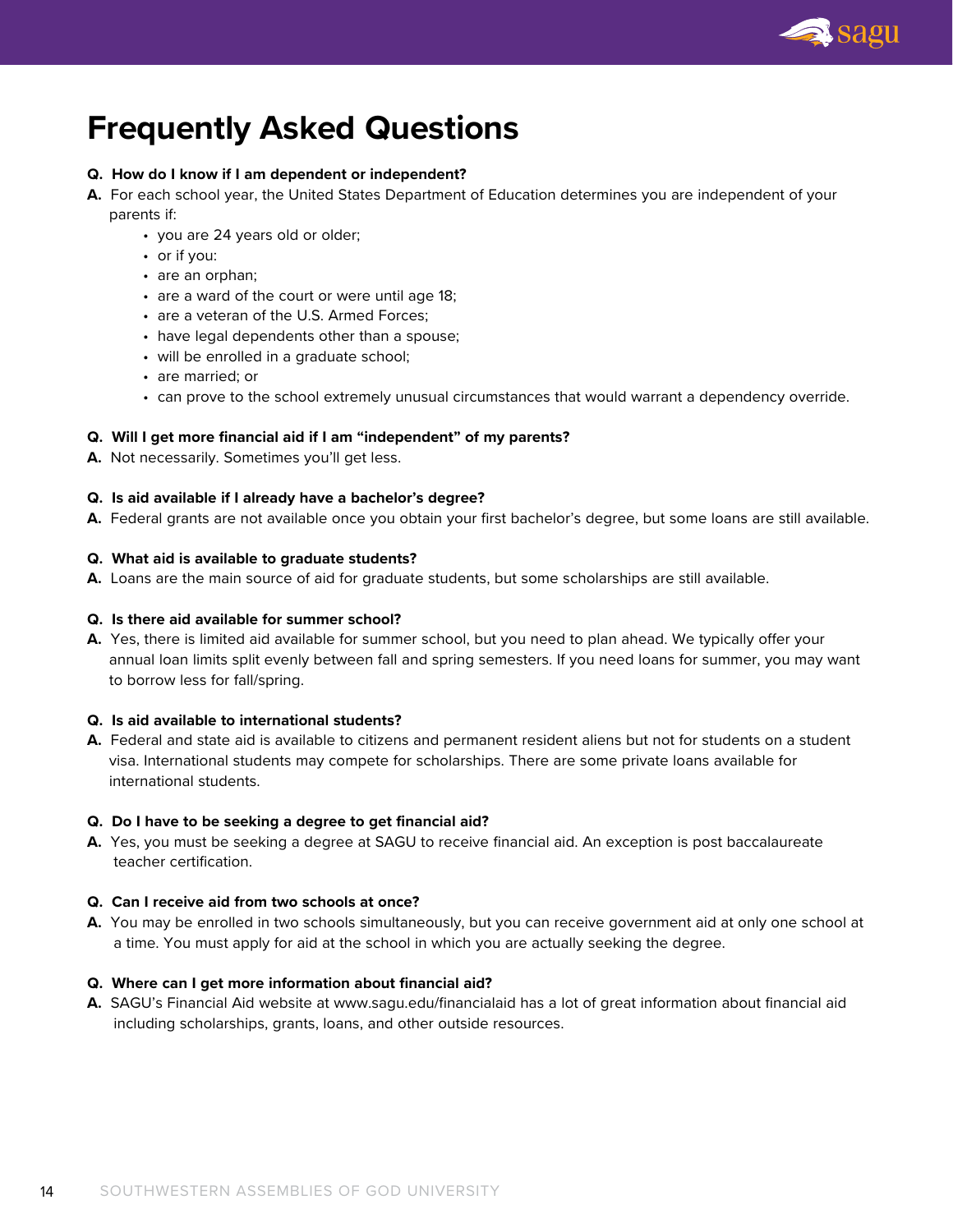**A** sagu

<span id="page-14-0"></span>

# **SAGU SCHOLARSHIPS**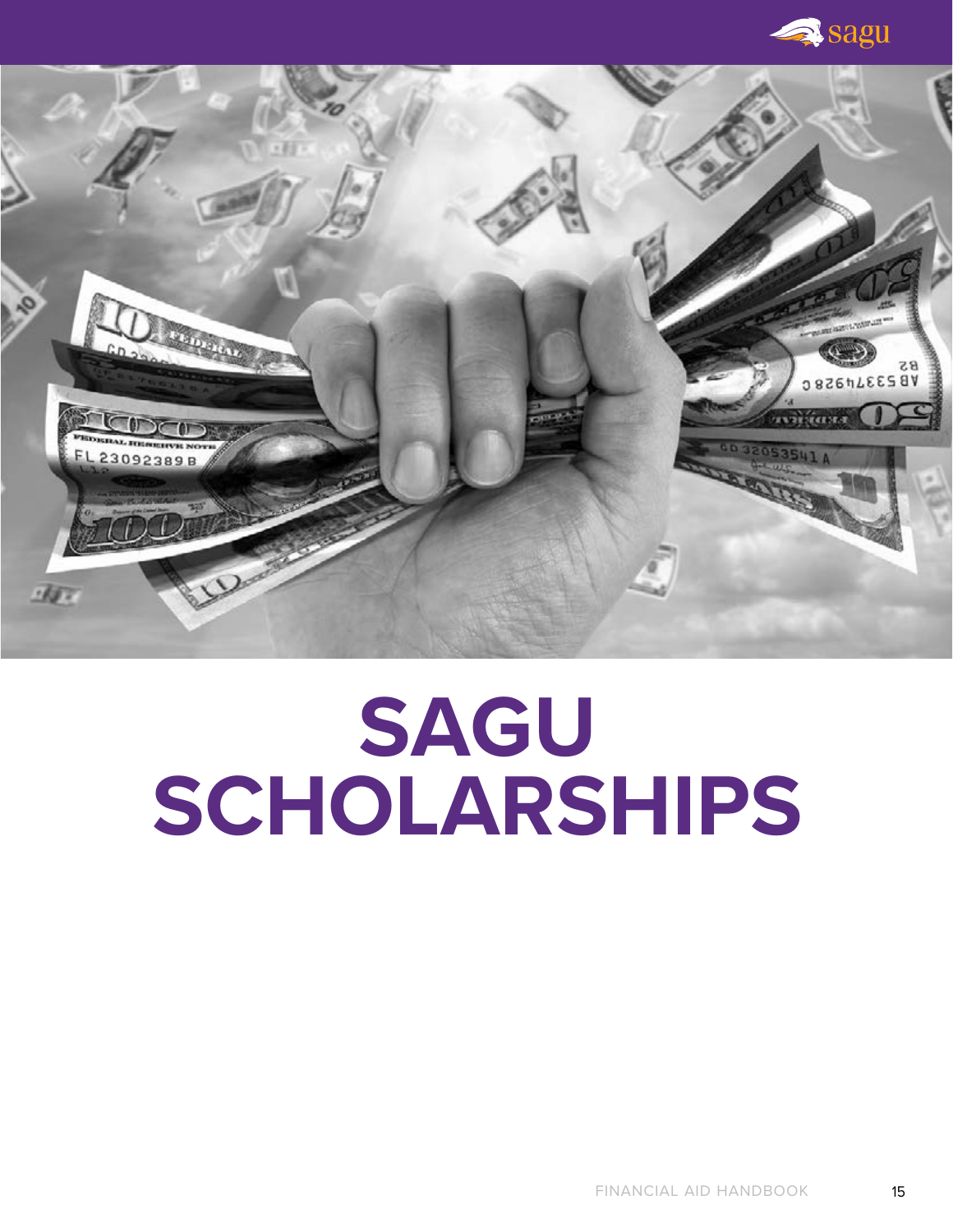

# **Institutional Scholarships**

# **General Policies and Requirements**

SAGU provides many institutional scholarships and grants. The following is important information regarding policies and requirements to receive institutional aid at SAGU.

- Scholarship and grant applications are available at www.sagu.edu/financialaid.
- Students are required to apply for institutional aid prior to the end of late registration each semester After the end of late registration, students cannot be awarded any additional institutional financial aid even if otherwise eligible.
- All institutional scholarships and grants are subject to available funding. It is possible for a student to not receive a scholarship/grant that they would have otherwise been eligible to receive simply because there is no more funding available. Students are encouraged to apply as soon as possible. In addition, students must be accepted, pay any required enrollment deposit, and select courses at least 60 days before the start of the next semester or risk having their institutional financial aid cancelled.
- Students must maintain Satisfactory Academic Progress in order to receive institutional, federal, or state financial aid.
- Students can generally receive more than one institutional scholarship at a time, though some scholarships cannot be combined. Please see notes under each scholarship for details.
- Students may only receive one institutional grant at a time.
- Institutional aid is capped at 100% off tuition for students living on campus in SAGU housing.
- Institutional aid is capped at 75% off tuition for students living off campus.
- Institutional aid cannot cover fees of any kind. This includes the general fee, deferred payment plan fee, graduation fee, applied music fees, etc.
- Institutional aid cannot cover the cost of textbooks at any time.
- Special program students (School of Ministry, Dual Credit and Doctorate Students) are not eligible to receive any institutional aid other than their program discount.
- SAGU will not issue overpayment checks for students receiving only institutional aid, federal grants, and/ or state grants. In a case like this, institutional aid will be reduced as needed to make sure an overpayment check is not issued from only institutional aid, federal grants, and/or state grants.
- If you have any questions about these policies, please email financialaid@sagu.edu for assistance. We are happy to answer your questions.

# **Academic Scholarships—New First Time Freshmen**

- There are different levels of Academic Scholarships. See each individual scholarship below for more information.
- The amount of Academic Scholarship is based on a student's High School GPA and ACT or SAT test score. When determining an Academic Scholarship amount, SAGU will convert all SAT scores to its ACT score equivalent. In order to be eligible for any Academic Scholarship, a student must have a minimum ACT of 18 and High School GPA of 2.50.
- Contact your admissions counselor for assistance in determining which academic scholarship you may be eligible to receive.
- Students must enroll full-time to be eligible for an Academic Scholarship. Academic Scholarships are renewable each semester for the same amount if the student maintains minimum cumulative GPA requirements and continues to enroll full-time.
- In order to receive an Academic Scholarship, students must complete a FAFSA. There is not a separate Academic Scholarship Application that you have to submit. SAGU will award the Academic Scholarship automatically along with FAFSA aid once the required High School GPA and ACT/SAT scores are received.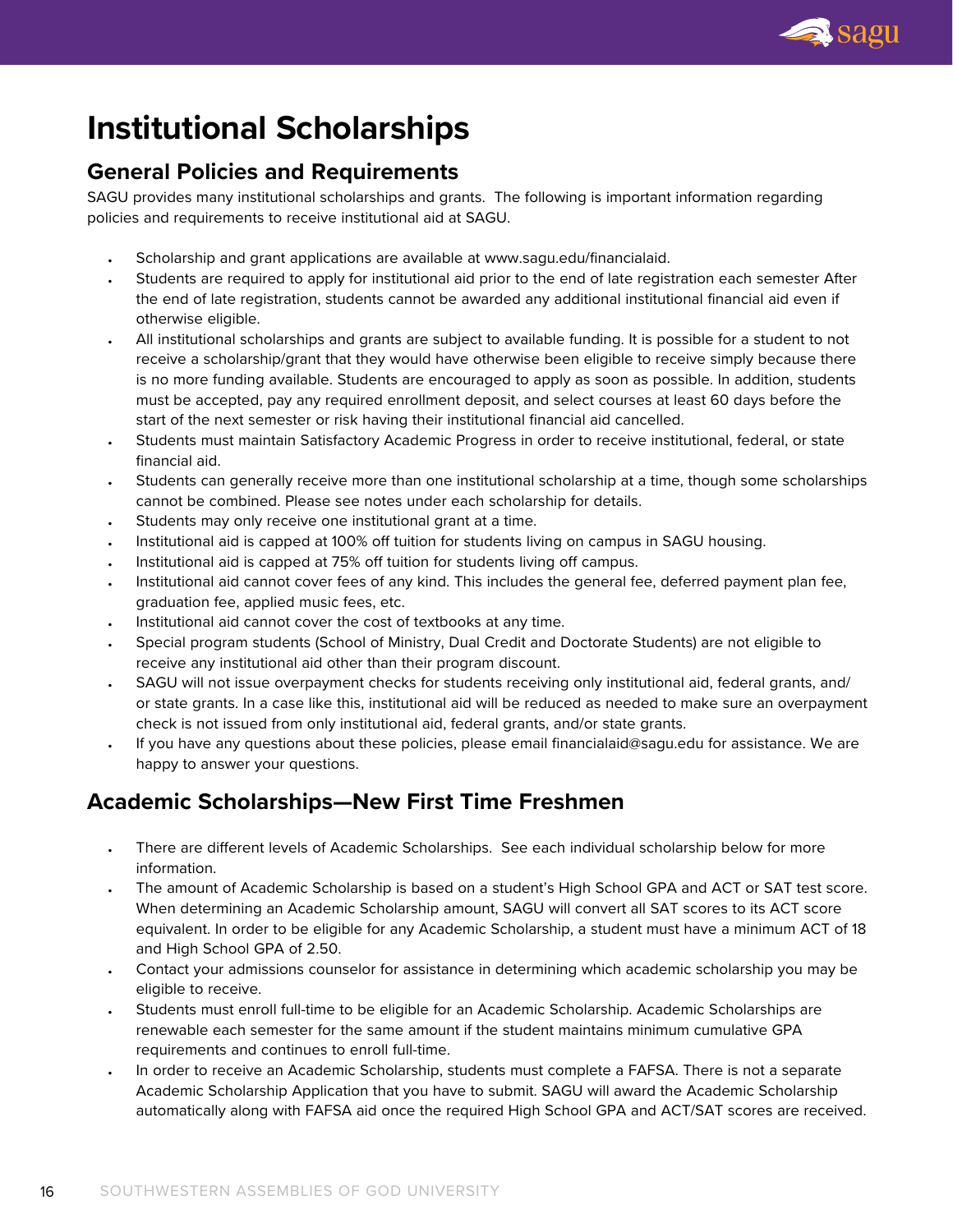

# **Presidential Academic Scholarship**

- \$36,000 scholarship over 4 years
- Awarded for \$9,000 annually (\$4,500 per semester)
- The Presidential Scholarship automatically renews each year when you enroll full time and maintain a cumulative GPA of 3.25.

## **Vice Presidential Academic Scholarship**

- \$28,000 scholarship over 4 years
- Awarded for \$7,000 annually (\$3,500 per semester)
- The Vice Presidential Scholarship automatically renews each year when you enroll full time and maintain a cumulative GPA of 3.00.

## **Professor Academic Scholarship**

- \$24,000 scholarship over 4 years
- Awarded for \$6,000 annually (\$3,000 per semester)
- The Professor Scholarship automatically renews each year when you enroll full time and maintain a cumulative GPA of 2.75.

# **Opportunity Scholarship (On-Campus Students Only)**

- \$20,000 scholarship over 4 years
- Awarded for \$5,000 annually (\$2,500 per semester)
- The Opportunity Scholarship automatically renews each year when you enroll full time and maintain a cumulative GPA of 2.00.

**Note:** The Opportunity Scholarship is only available to undergraduate on campus students. Online Distance Education students cannot receive the Opportunity Scholarship, but online students can receive the Presidential, Vice Presidential, or Professor Academic Scholarship mentioned above.

# **Academic Scholarships—New Transfer Students**

- Students transferring in 21 or more college hours can be awarded a Transfer Academic Scholarship based solely on their previous college(s) cumulative GPA. Minimum GPA requirements are based on a 4.0 GPA scale.
- There are different levels of Transfer Academic Scholarships. See each individual scholarship below for more information.
- Students must enroll full-time to be eligible for any Academic Scholarship.
- Transfer Academic Scholarships are renewable each semester for the same amount if the student maintains minimum cumulative GPA requirements and continues to enroll full-time.
- In order to receive a Transfer Academic Scholarship, students must complete a FAFSA. There is not a separate Academic Scholarship Application that you have to submit. SAGU will award the Academic Scholarship automatically along with FAFSA aid once the required college transcripts have been received and evaluated by the Admissions Office.

# **Presidential Transfer Academic Scholarship**

- Awarded for \$6,000 annually (\$3,000 per semester) to new students transferring in at least 21 hours with a cumulative previous college GPA of at least 3.50.
- The Presidential Transfer Academic Scholarship automatically renews each year when you enroll full time and maintain a cumulative GPA of 3.25.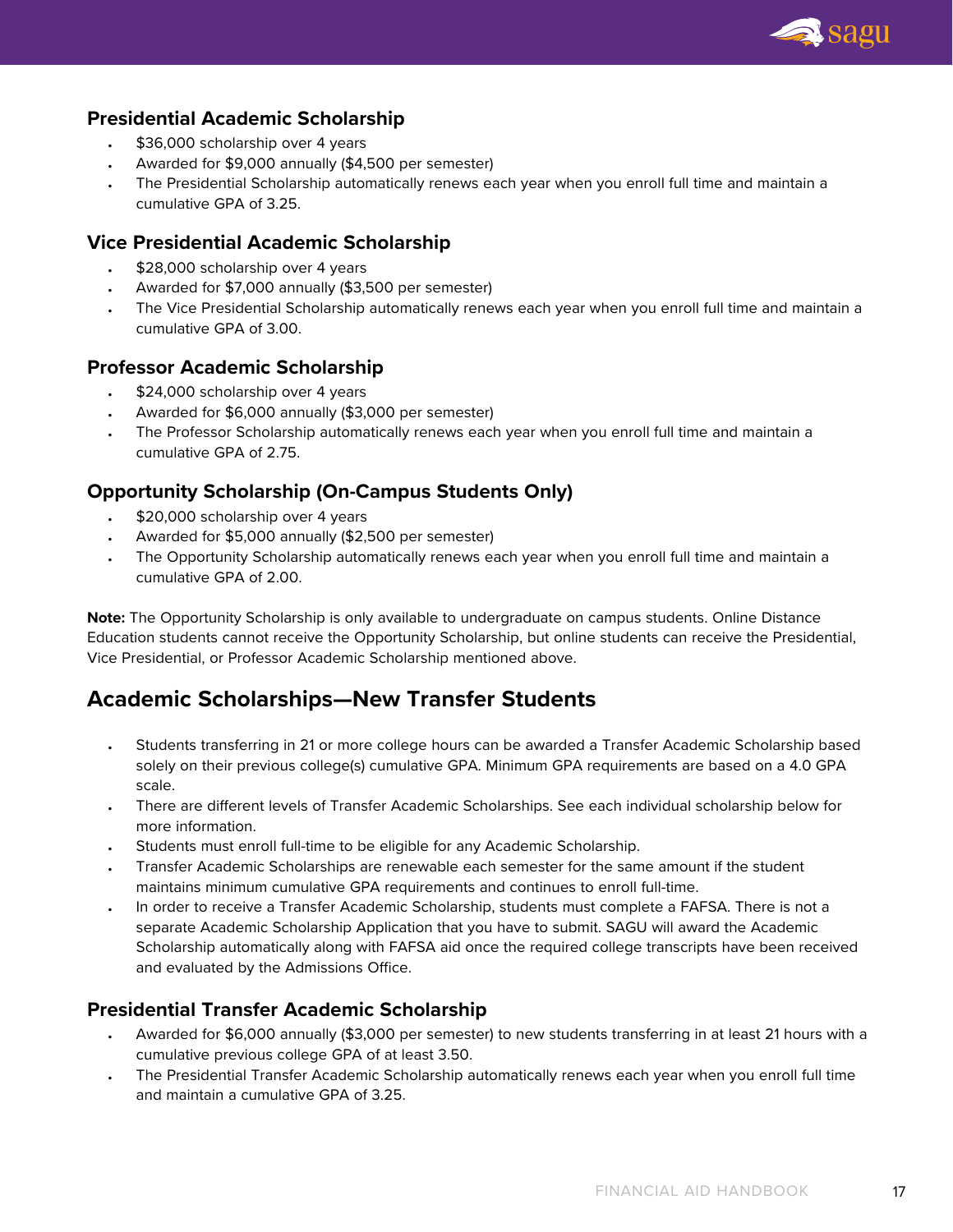

# **Vice Presidential Transfer Academic Scholarship**

- Awarded for \$5,000 annually (\$2,500 per semester) to new students transferring in at least 21 hours with a cumulative previous college GPA from 3.20 – 3.49.
- The Vice Presidential Transfer Academic Scholarship automatically renews each year when you enroll full time and maintain a cumulative GPA of 3.00.

#### **Opportunity Scholarship (On-Campus Students Only)**

- Awarded for \$4,000 annually (\$2,000 per semester) to new on campus undergraduate students transferring in at least 21 hours with a cumulative previous college GPA from 2.50 – 3.19.
- The Opportunity Scholarship automatically renews each year when you enroll full time and maintain a cumulative GPA of 2.00.

**Note:** The Opportunity Scholarship is only available to undergraduate on campus students. Online Distance Education students cannot receive the Opportunity Scholarship, but online students can receive the Presidential or Vice Presidential mentioned above.

# **Academic Scholarships—New Graduate Students**

SAGU provides three levels of academic scholarships for incoming graduate students. This is based on their final undergraduate GPA at the school where the undergraduate degree was earned. Students must have applied and been accepted to the graduate school and have submitted undergraduate transcripts to the registrar. Students must submit the application to the Financial Aid Office. All requirements should be met by July 15 for fall or November 15 for spring entry.

This scholarship is renewable if the student maintains a cumulative GPA of at least 3.5 GPA and continues to enroll in at least 6 hours per semester.

**President:** 3.90-4.00 \$2,000 annually (\$1,000 per semester) **Vice President:** 3.75-3.89 \$1,500 annually (\$750 per semester) **Professor:** 3.50-3.74 \$1,000 annually (\$500 per semester)

# **Church Ministry Degree Scholarship**

All On Campus Ministry Majors (current and new) now receive from 50-100% off tuition including all federal, state, and SAGU scholarships and grants. This means each ministry major will receive from over \$5,000 to \$10,000 per semester in grants and scholarships. Students must be seeking a bachelor's degree in ministry (see 15 church ministry degrees below), enrolled full time on-campus, and complete a FAFSA at www.fafsa.gov.

#### **15 Church Ministry Degrees:**

- Bible & Theology | B.A.
- Biblical Studies | B.A.
- Church Leadership Church Planting | B.A.
- Church Leadership Church Revitalization | B.A.
- Church Leadership Media Ministry | B.A.
- Church Leadership Pastoral Leadership | B.A.
- Church Leadership Spiritual Formation | B.A.
- Church Leadership Worship Ministry | B.A.
- Church Leadership Youth and Student Ministries | B.A.
- Church Leadership | B.A.
- General Ministries | B.A.A.S.
- Intercultural Studies | B.A.
- Religion & Philosophy | B.A.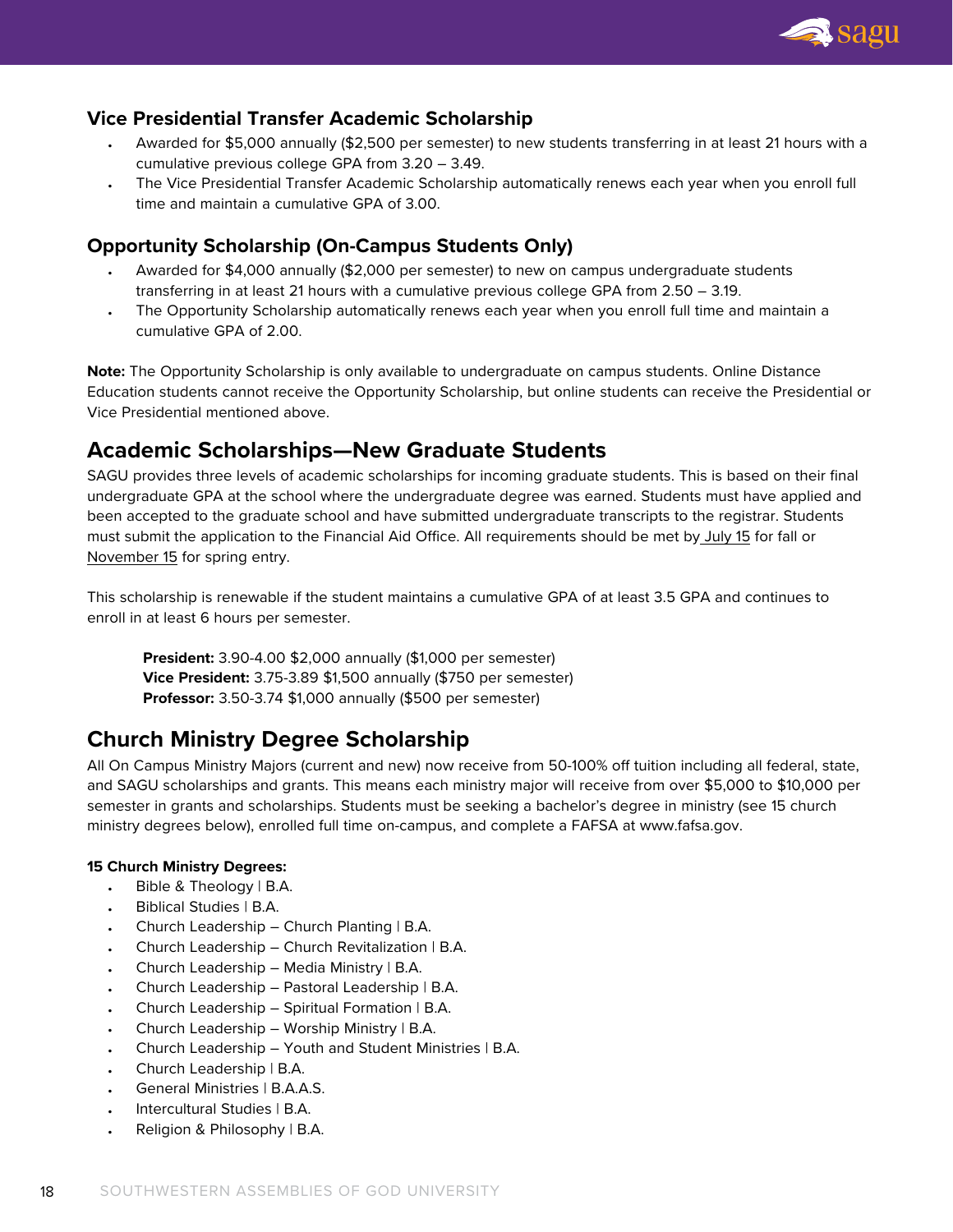

- Theological Studies | B.A.
- Worship Arts | B.A.

**Criteria:** The Church Ministry Degree Scholarship is offered to students who have declared major in one of the aforementioned bachelor degrees. The minimum 50% off tuition guarantee includes all types of scholarships and grants from all sources. A student's Pell grant, TEG grant, academic scholarship, and all other types of scholarships and grants from SAGU or through the FAFSA are considered part of the 50% guarantee. If a student receives more than 50% off tuition, then they can keep everything they are eligible to receive up to 100% off tuition.

New students must affirm a call to vocational ministry and submit a 500 word essay articulating their calling.

- Current students who are ministry majors will not be required to complete essay.
- Current students who switch to a ministry major will be required to complete essay.

If student is a Texas resident and has not declared a TEG-eligible bachelor's degree, then the student will be required to declare a related TEG-eligible AA degree and apply for TEG. A non-ministry bachelor's major **cannot** declare a major in a ministry-related AA to gain eligibility for the grant. Continuing eligibility for the grant is contingent on participation in the annual Credentialing Days.

# **Athletic Scholarships**

**CRITERIA:** Scholarships offered by the athletic department to students participating on a varsity athletic team. Not all student athletes will be offered a scholarship. Athletic scholarships cannot be stacked on top of other SAGU institutional aid.

Eligibility and amounts may vary. Contact the athletic department for details. First-year students must have a good Christian character; meet two of the following three academic standards of the NAIA: ACT score of 18 or SAT score of 1300, a GPA of 2.0, and ranked in the fiftieth percentile of your high school graduating class. Students must also display athletic ability, obtain references from their current pastor and coaches, and be involved in their church and community. Institutional athletic scholarships apply only to SAGU tuition and fees, and donor athletic scholarships may be awarded in the amount equal to or less than one-half of the current room and board amount. These scholarships are granted through the athletic department and approved by the Financial Aid Committee. Federal financial aid must be finalized before an athletic scholarship is disbursed.

Continuing students must be favorably evaluated by their coach, maintain a high spiritual standard by meeting attendance requirements for chapel, maintain the NAIA academic standard of a 2.0 GPA, pass 24 total hours in the previous two semesters, making normal progress toward a recognized Bachelor's degree, maintain a high social standard, and maintain an amateur status in the sport in which one participates. Federal financial aid must be finalized before an athletic scholarship is disbursed each semester.

**NOTE:** In case of athletic related injury, the student athlete remains on scholarship but under different covering. Other injuries will be dealt with on advisement of certified medical personnel. He/she must still meet all scholarship requirements. For further details, contact the athletic department.

# **AG Ministries Scholarships**

The AG Ministries Scholarship offers a scholarship to eligible students that have participated in Senior Bible Quiz, district or national AIM trips, received the AG Girls Ministries Gold Medal of Honor or Royal Rangers Gold Medal of Achievement.

**General Criteria:** AG Ministries Scholarships are only for full time on campus undergraduate students. Please see the details below for criteria on each individual scholarship category.

**Amount:** All eligible scholarships from the categories below will be added together to come up with one AG Ministries Scholarship total. That amount will be split and awarded over the course of 4 years. The minimum award is \$500 for any given semester.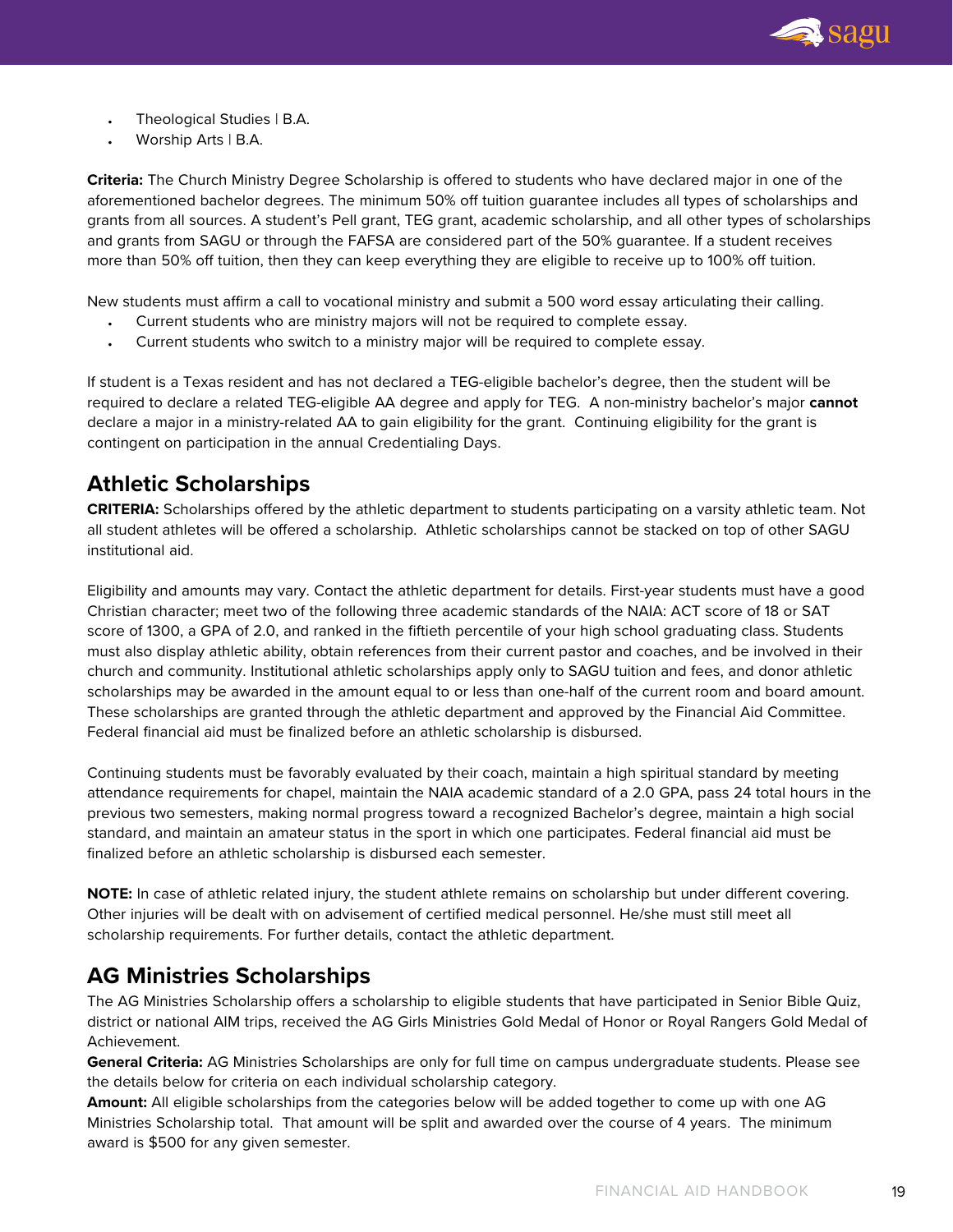

# **Senior Bible Quiz Scholarship**

**Criteria:** First-time or transfer on-campus undergraduate students who have competed in the Assemblies of God Senior Bible Quiz program. Junior Bible Quiz is not eligible. Student must be enrolled full time (12 credit hours or more).

**Application Deadline:** Application and verification must be submitted by July 15.

| <b>Team Competition</b>                        | <b>Individual Competition</b>                                  |
|------------------------------------------------|----------------------------------------------------------------|
| First place at district competition - \$600    | First - fifth place at district competition - \$800            |
| Second place at district competition - \$400   | Sixth – tenth place at district competition - \$500            |
| First place at regional competition - \$1,000  | First – fifth place at regional competition - \$1,200          |
| Second place at regional competition - \$850   | Sixth - tenth place at regional competition - \$1,000          |
| First place at national competition - \$1,500  | First – fifth at national competition - 50% off 1 year tuition |
| Second place at national competition - \$1,300 | Sixth – tenth at national competition - \$1,500                |

National Memorization Award: Any participant who receives the National Memorization Award is also eligible for an additional \$500 scholarship.

#### **Limitations**

Recipients are limited to one Bible Quiz Scholarship in a specific year of participation. Recipients can receive up to four scholarships. This must be during four different years of participation. For those participating for more than four years, the four highest levels of achievement will be acknowledged.

#### **Mark McGrath AIM Participation Scholarship**

**Criteria:** First-time or transfer undergraduate students who have participated in an approved District or National AIM trip. Student must participate in AIM trip prior to their first semester of enrollment at SAGU. Student must be on-campus, enroll full-time, and present letter of verification from district or national office.

**Scholarship Amount:** Students who participated in a district led AIM trip will receive \$1,000. Students who participated in a nationally led AIM trip will receive \$2000. Students can earn up to a maximum of \$5,000. **Application Deadline: July 15** 

# **Assemblies of God Girls Ministries Scholarship**

**Criteria:** A one-year scholarship awarded to students that have earned the Assemblies of God Girls Ministries Gold Medal of Honor within five years prior to enrollment. Must be a first-time SAGU on-campus student. **Amount:** \$1,000

**Application Deadline:** Student should provide proof of Gold Medal of Honor to the Financial Aid Office by July 15.

#### **Royal Rangers Scholarships**

**Criteria:** A one-year scholarship awarded to students that have earned the Assemblies of God Royal Ranger Gold Medal of Achievement within five years prior to enrollment. Must be a first-time SAGU on-campus student. **Amount:** \$1,000

**Application Deadline:** Students should provide proof of Gold Medal of Achievement to the Financial Aid Office by July 15.

#### **Fine Arts Scholarships**

**Criteria:** First-time or transfer undergraduate on-campus students enrolled full time (12 hours per semester) who have competed in the Assemblies of God Fine Arts Program are eligible. Only National Fine Arts official "senior" categories are eligible for scholarships. Fine Arts junior categories and exhibition categories do not qualify. Fine Arts scholarships are available to participants who achieve a Superior rating (2010 and following) or Superior with Invitation (2009 and previous) at a district competition. Scholarships are available for participants who achieve at least an Excellent rating at a national competition. Applicants competing in Fine Arts in a given year may receive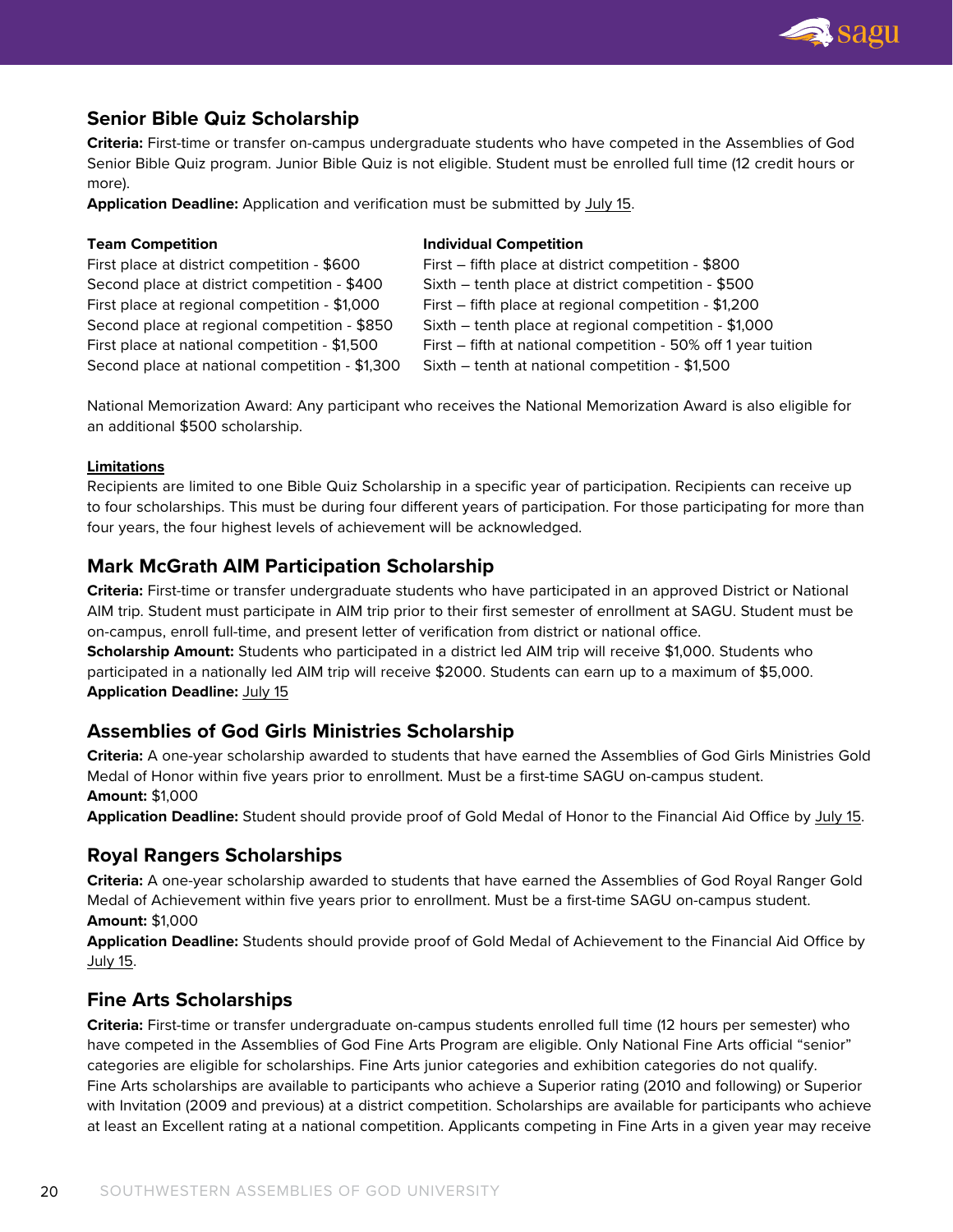

one scholarship per year of participation. The highest level of achievement in a given year is used to select the scholarship amount for that year. The top four years of achievement will be used to create the total Fine Arts scholarship package.

**Application Deadline:** Application and verification must be submitted by July 15. (Students competing in the summer after their senior year in high school may submit documents after the National Fine Arts Convention.) Applicant criteria includes acceptance as a student at SAGU and the maintaining of satisfactory academic progress as a full-time student. Applicants must also submit a photocopy of each award certificate. If no certificate is available, the district must submit verification.

**Amount:** Applicants competing in Fine Arts in a given year may receive one scholarship per year of participation. Recipients can receive up to four scholarships, but this must be during four different years of participation. The highest level of achievement in a given year is used to select the scholarship amount for that year. The top four years of achievement will be used to create the total Fine Arts Scholarship package. Scholarships are only offered for official categories. Exhibition categories are not eligible for a scholarship.

| <b>Fine Arts Ratings &amp; Scholarship Amounts</b><br>Ratings & levels are based on National Fine Arts Rating System Beginning in 2010 |                                     |  |  |
|----------------------------------------------------------------------------------------------------------------------------------------|-------------------------------------|--|--|
| <b>Award Rating/Level</b>                                                                                                              | Amount                              |  |  |
| District Competition: Superior (36-40 points)                                                                                          | \$600                               |  |  |
| District Competition: Award of Merit                                                                                                   | \$850                               |  |  |
| National Competition: Excellent (31-35 points)                                                                                         | \$1,000                             |  |  |
| National Competition: Superior (36-40)                                                                                                 | \$1,200                             |  |  |
| National Competition: Top Ten                                                                                                          | \$2,000                             |  |  |
| National Competition: Group Award of Merit                                                                                             | \$4,000                             |  |  |
| National Competition: Individual Award of Merit**                                                                                      | \$16,000 awarded at \$4000 per year |  |  |

**\*\*Note:** The National Individual Award of Merit scholarship recipients include those who have competed in Assemblies of God National Fine Arts official categories only. Fine Arts Official Jr. Categories and Fine Arts Exhibition Categories do not qualify for any SAGU fine arts scholarship. National Individual Award of Merit scholarships are awarded \$16,000 (\$4,000 per year), and students must live on campus in SAGU housing to be eligible for the full amount. Students living off campus would receive an \$8,000 scholarship (\$2,000 per year). Winners of the Wyoming District Heart of Fine Arts Award can receive a \$1,000 scholarship. For more information on Fine Arts categories, please refer to the National Fine Arts website (www.finearts.ag.org).

#### **Limitations**

Fine Arts scholarships are limited to full-time residential, undergraduate students (dorm or commuter). Recipients are limited to one Fine Arts Scholarship in a specific year of participation. Recipients can receive up to four scholarships. This must be during four different years of participation. For those participating for more than four years, the four highest levels of achievement will be acknowledged. In order to receive a scholarship, the award must have been earned prior to enrolling in college. Students may receive scholarships for Fine Arts awards earned the summer after their senior year in high school but not beyond that. SAGU does not offer scholarships for Kappa Tau awards. Scholarships will be disbursed one per year beginning with the largest scholarship and will be evenly divided between fall and spring semesters.

**Students must remain continuously enrolled to be eligible for the total amount of the scholarship.** Applicants must attend SAGU within two years of high school graduation. Recipients may apply for other institutional scholarships and tuition grants. However, the total may not exceed the tuition for a given semester.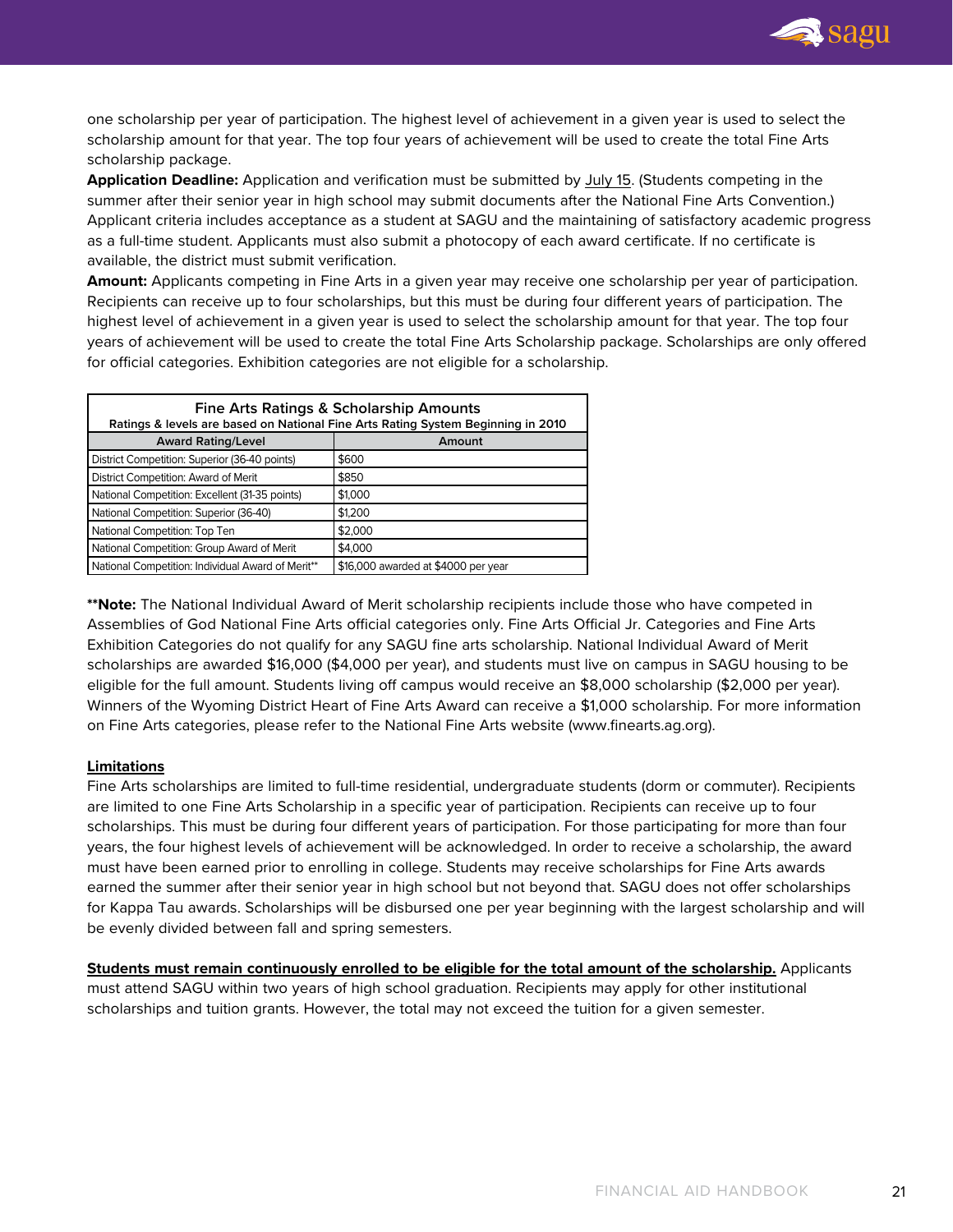

# **Institutional Scholarships - Continuing Students**

**Criteria:** Students must be full time and live on campus in SAGU housing to be eligible for the following scholarships. Students receiving a RA, SMA, Student Congress or Traveling Ministry Group scholarship cannot receive more than 150% off tuition in total institutional aid.

## **Resident Assistant in Dorms**

**Amount:** Varies **Application/Deadline:** Contact your Dorm Pastor for details.

# **Southwestern Missions Association (SMA) Officer Scholarship**

**Amount:** Varies **Application/Deadline:** Contact SMA at smaofficer@sagu.edu for details.

# **Student Congress Executive Officer Scholarship**

**Amount:** Varies **Application/Deadline:** Contact Student Congress at scongress@sagu.edu for details.

# **Traveling Ministry Groups**

**Amount:** Varies **Application/Deadline:** By audition only. Contact the group sponsor for the ministry group you are interested in joining.

# **Donor Scholarships**

Students may apply for Donor Scholarships annually beginning in early February in their MySAGU Student Portal. See the academic calendar for the application deadline. Scholarship presentations are made at the annual awards banquet for the next academic year. Applicants must also complete a FAFSA to determine financial need. Recipients for most Donor Scholarships are selected by the Scholarship Committee, which is comprised of faculty and staff chosen from the different areas of the University.

**Allen Poldson Memorial Scholarship:** This scholarship is in the memory of Allen Poldson and is awarded with preference to a senior pastoral or music major with financial need.

**Alumni Class of '47:** This scholarship is made possible by an endowment from the SAGU class of 1947. The scholarship is awarded to an upper-level student actively involved in church and planning on entering full-time ministry.

**Andrea McKnight Memorial Scholarship:** This scholarship is given in memory of Andrea McKnight, who passed away in 2005, the wife of Irby McKnight, current SAGU Vice President of Development.

**Assemblies of God Credit Union Scholarship:** This scholarship is made possible by the Assemblies of God Credit Union. The Assemblies of God Credit Union is proud to be a part of the campus family, proud to support SAGU, its students, and all of its programs and does so by way of this annual scholarship.

**Assemblies of God District Council Scholarship:** This scholarship includes the combined funds for the Mississippi District, the South Texas District, the New Mexico District, and the Louisiana District.

**Bob and Kathleen Skipper Academic Scholarship:** The Skipper family scholarship is given in memory of Rev. Bob Skipper, an alumnus from 1955 to 1957 and former executive presbyter. Preference is given to on-campus church ministries and education majors with financial need and exhibiting academic achievement.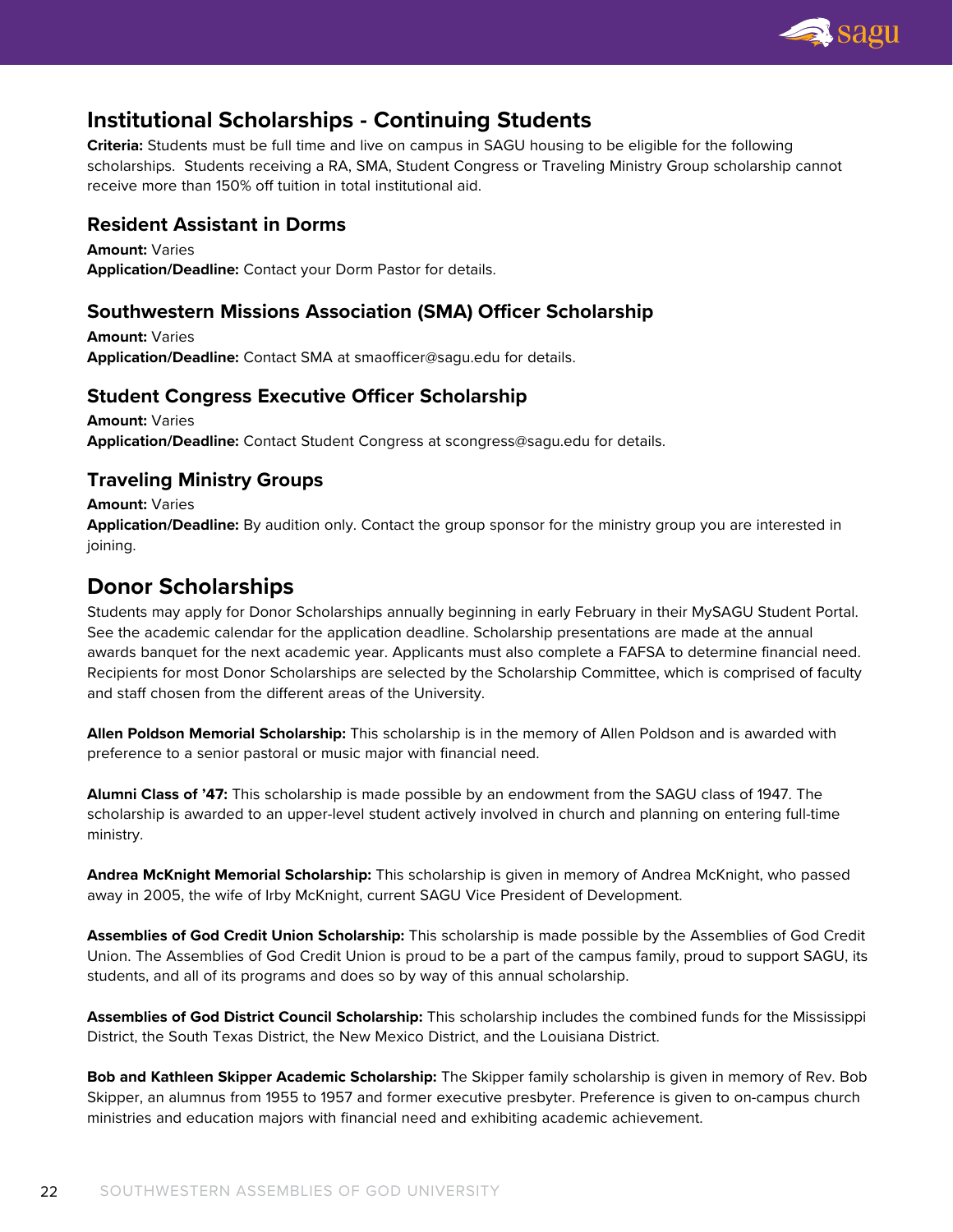

**Career Services Scholarship:** This scholarship is provided by SAGU Career Services for a student showing excellence in academics as well as leadership abilities in the marketplace.

**Culbreth Family Scholarship:** This scholarship was created in honor of Cecil and Wanda Culbreth's personal ministry within the Arkansas District and to train students who share their heart for the church. Preference goes to an on-campus youth ministry major from the Arkansas District.

**Chris Miller Memorial Scholarship:** This scholarship is provided by an endowment from his wife Jodie Miller in memory of Chris, who was an alumnus of SAGU and a missionary to Africa. Preference is given to an undergraduate missions or education major with financial need.

**C. Lawrence Barnett & Alletha M. Barnett Scholarship:** These scholarships provided by C. Lawrence and Alletha M. Barnett are designated for a music major and two academic majors.

**David A. Baker Ministries Scholarship for Ministry:** This scholarship is awarded annually by the David A. Baker Ministries to an Oklahoma student who is planning a ministerial career.

**David W. and Juliana Barnett Scholarship:** This scholarship is provided by Rev. and Mrs. Barnett for a married student with children at home.

**Diana Ruth Davis Memorial Scholarship:** This scholarship is made possible from an endowment in memory of Diana Ruth Davis and also by the West Texas District. It is awarded to a student from West Texas who exhibits academic achievement.

**Donna Lynn Brammer Memorial Scholarship:** This is made possible by an endowment provided by Mr. and Mrs. Larry A. Brammer of Pasadena, Texas, in memory of their daughter Donna Lynn Brammer. This scholarship is awarded to ministerial and education majors from the South Texas District.

**Dr. Edward and Barbara Daniel Scholarship:** This scholarship was endowed by Dr. Edward and Barbara Daniel. It was created to provide for music majors actively pursuing excellence through classical piano training. The Daniel family has held a long-standing relationship with SAGU. Honor is due the Daniel Family for their creation of and leadership in the Pleasant Hills Children's Home, previously the Daniel Memorial Children's Home.

**Dr. J. Paul and Mary Savell Scholarship:** This scholarship is in memory of former president and first lady, Dr. J. Paul and Mary Savell. Under Dr. Savell's leadership, the university received accreditation from the Southern Association of Colleges and Schools to become a four-year institution.

**Dr. James and Winnie Barnes Scholarship:** This scholarship is in honor of Dr. James and Winnie Barnes. Dr. Barnes came to Southwestern in 1974 as the Dean of Students. He has served in various capacities under six presidents of SAGU. The student center, dedicated in 2002 is named in his honor. The scholarship was set up to help offset tuition expenses for Education majors.

**Dr. James K. Bridges Scholarship:** This scholarship was created by the Bridges family and funded through individuals touched by James K. Bridges and his ministry.

**Dr. James K. and Joyce Bridges Scholarship:** These scholarships were created by the Bridges on behalf of their alma mater to invest in deserving students. Dr. Bridges was a champion for the university and served as a chairman of the Board. Joyce founded a ministry which brought multiple church teams on campus annually to pray for the university and remains a loyal supporter. Bridges Residence Hall is named in their honor.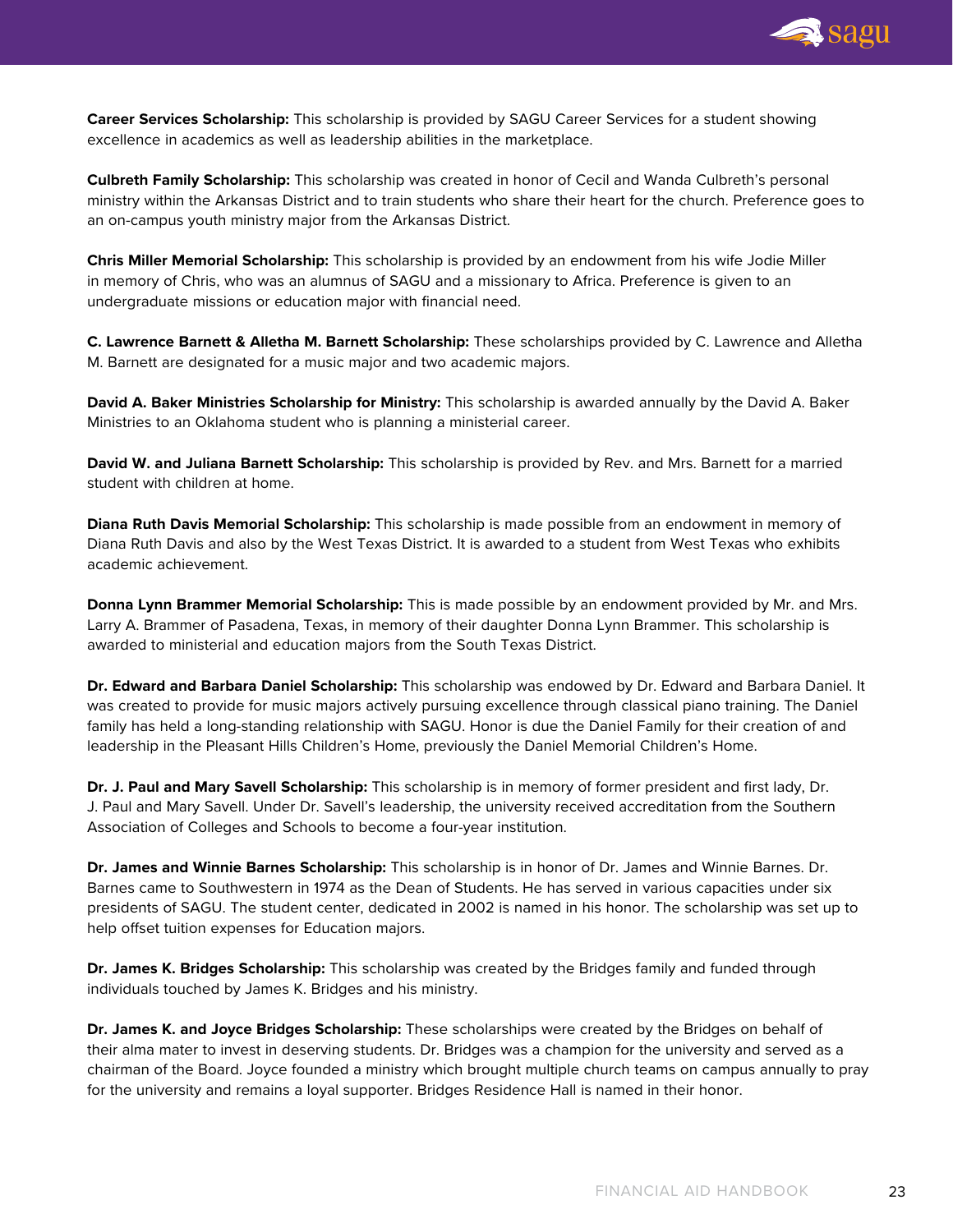

**Dr. Robert R. Bayless Scholarship:** This scholarship is available to ministerial students who have made a lifetime commitment to full-time ministry and maintain satisfactory grades. Dr. Robert Bayless is a 1947 alumnus.

**Dr. Thomas F. and Louise K. Harrison Scholarship:** This scholarship is made possible by an endowment provided by Dr. and Mrs. Thomas F. Harrison, who dedicated many years of their lives as professors at SAGU. A scholarship is awarded annually to a church ministries major.

**Earl and Joyce Banning Endowed Scholarship:** This scholarship is provided by Earl and Joyce Banning. Preference is given to a student from Braeswood Assembly of God, pursuing a degree in church ministries, and exhibits academic achievement.

**Earl G. and Roena Vanzant Memorial Scholarship:** This scholarship is made possible from family and friends of the Vanzants. Preference is given to a student from New Mexico.

**Earl L. Ayres Memorial Scholarship:** This scholarship was created to honor the memory of Earl L. Ayres. It is awarded to a church ministries major.

**Edward and Isabelle Haupt Scholarship:** This scholarship was established to honor the lives and ministries of Edward and Isabelle Haupt, as well as to train missionaries in the field.

**Elaine Godwin Memorial Scholarship:** This scholarship is made possible by an endowment established to honor the memory of Elaine Godwin, a long time resident of Oklahoma.

**Eleanor R. Guynes Scholarship:** This scholarship is provided by Delmer and Eleanor Guynes and is awarded to a student who exhibits academic achievement, demonstrates high level of morals, and potential leadership abilities.

**Fannie Brown Scholarship:** This scholarship is in memory of alumna Fannie Brown. Preference goes to a student showing academic excellence and financial need.

**George and Anna Brazell Scholarship:** This scholarship is provided from an endowment fund honoring the Brazells for their many years of dedicated work as Dr. Brazell served as the Vice President of Development and Mrs. Brazell taught. It is awarded to a student with high academic achievement, financial need and bearing evidence of high spiritual standing.

**George and Jessie Kappaz Scholarship:** This scholarship is provided by an endowment from George and Jessie Kappaz. It is awarded to a graduate student who is enrolled for at least six hours and has exhibited high academic achievement.

**Glen and Ann Ahlf Scholarship:** This scholarship is made possible by an endowment provided by Reverend Glen and Ann Ahlf of Springfield, Missouri. The scholarship is awarded on the basis of attitude, ability and need.

**Gregory Paul Neill Memorial Scholarship:** This scholarship was created by the Neill family to honor the memory of Gregory Paul Neill. The Neill family's heart is to make provision for students who actively portray Christ's love through Christian education.

**H. C. & Dorothy Noah Scholarship:** This scholarship was created to honor the memory of H.C. and Dorothy Noah. The scholarship is awarded to a junior or senior who has completed two years in the Oaks School of Leadership.

**Harding Regents Scholarship:** This scholarship is made possible by a grant from Robert and Shawnee Griffith Harding of Waxahachie. The scholarship will annually provide for an outstanding Ellis County student attending SAGU as a freshman. This scholarship is awarded based on high academic achievement.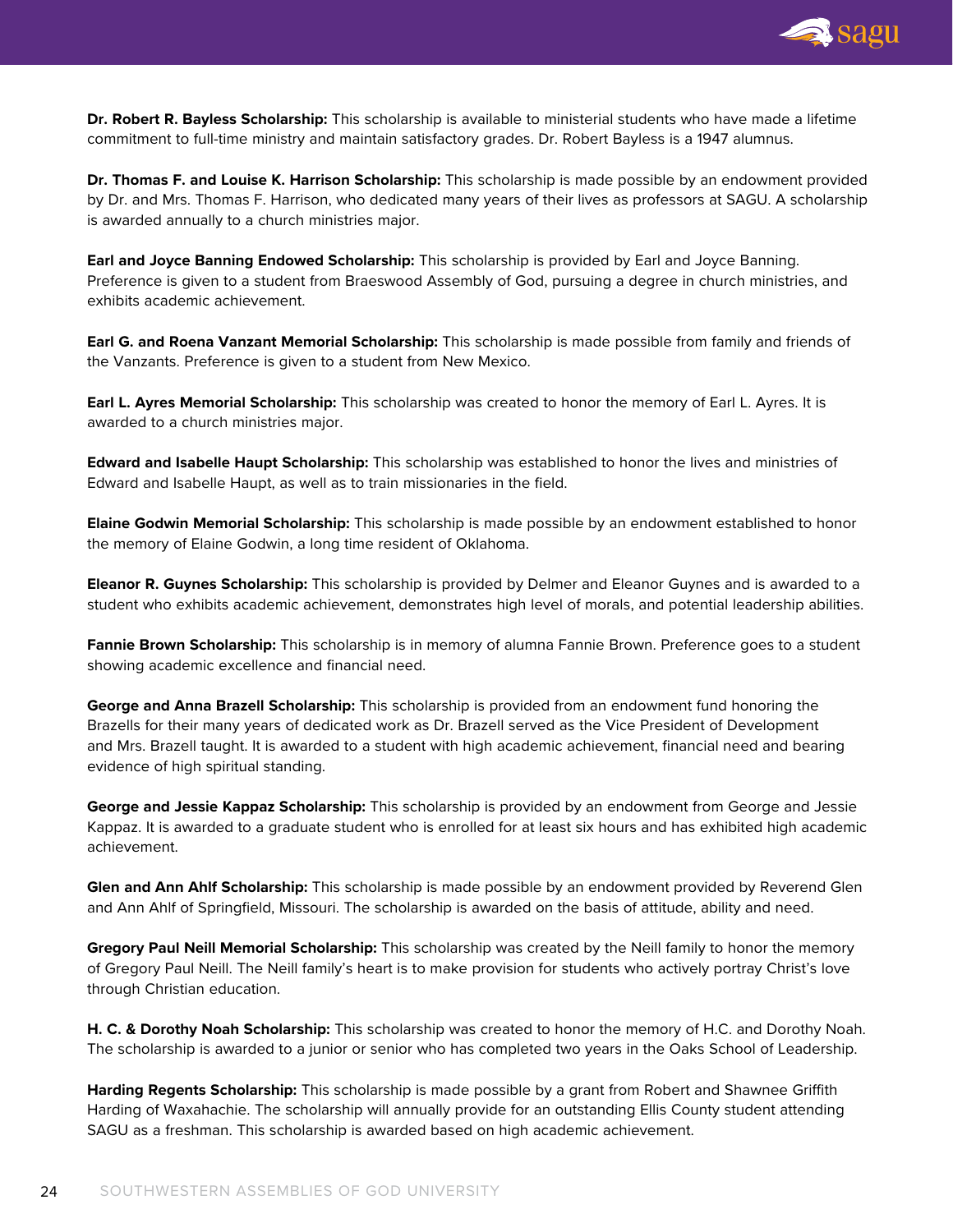

**Harold and Mary Maxine Gookin Scholarship:** This scholarship is provided by Harold and Mary Gookin. Harold was an ordained Assemblies of God minister. He ministered in a county jail for 30 years. Mary graduated and received a license to preach from Raymond T. Richey, one of the three founders of the university. It is awarded to a student who exhibits academic achievement.

**Horace and Jeretta Hardwick Scholarship:** This scholarship is given to enable a missions student to achieve the calling God has placed on their heart and who also exhibits academic achievement.

**Howard Bryan (Sonny) Daniel Scholarship:** This scholarship was endowed by Dr. Edward and Barbara Daniel. It was created to provide for music majors actively pursuing excellence through classical piano training. The Daniel family has held a long-standing relationship with SAGU. Honor is due the Daniel family for their creation of and leadership in the Pleasant Hills Children's Home, previously the Daniel Memorial Children's Home.

**Hubert Frank Hyman International Scholarship:** This scholarship is provided for international undergraduate students with good academic standing in Business, Music, or Education. Preference is given to students from Belize.

**J.B. and Louise Calame Daniel Scholarship:** This scholarship was endowed by Dr. Edward and Barbara Daniel. It was created to provide for music majors actively pursuing excellence through classical piano training. The Daniel family has held a long-standing relationship with SAGU. Honor is due the Daniel Family for their creation of and leadership in the Pleasant Hills Children's Home, previously the Daniel Memorial Children's Home.

**J.R. and Carmen Goodwin Scholarship:** This scholarship was created by E.A. and Letha Gruver to honor the memory of J.R. and Carmen Goodwin. It is awarded to a student who displays academic excellence.

**Jamie Norton Lund Scholarship:** This scholarship is in memory of Jamie Norton Lund who was pivotal in the building of the TESOL (Teaching English to Speakers of Other Languages) at SAGU. Her ability to see education as an open door for sharing the gospel in other countries has broadened the scope of missions for the students of the university. It is awarded to students who share this vision.

**Jerrold & Cheryl Young Scholarship:** This scholarship is for students who have a heart for music ministry, children's ministry, or a missionary calling. The Bible says we are to give as we are able. We pray this is a perpetual blessing for the students of Southwestern.

**Jill Dodd Memorial Scholarship:** This scholarship is provided by an endowment given in memory of Jill Dodd. The scholarship is awarded to an on-campus Education Major.

**Karen Rayleen Marshall Memorial Scholarship:** This scholarship is provided from an endowment provided by Reverend and Mrs. Jackie Marshall and the Southern Idaho and Wyoming Districts. The scholarship is awarded each year to a student planning to enter full-time missionary work in Latin America.

**Klaude and Mable Kendrick Scholarship:** This scholarship is provided by Klaude and Mable Kendrick. SAGU honors their memory for their leadership and love, especially as former president and first lady of the university.

**L.W. Diesman and Dorothy Rook Scholarship:** This scholarship is provided by an endowment given in memory of Mr. Diesman and his sister, Dorothy Rook. It is awarded to students with strong and well-defined ministerial goals, leadership potential, and must maintain a 3.0 GPA with preference given to students directly involved in missions.

**Larry Edwards Memorial Scholarship:** This scholarship is made possible by an endowment provided by Mrs. Larry Edwards in memory of her husband. It is awarded annually to an upper level church ministries major planning on full-time mission work.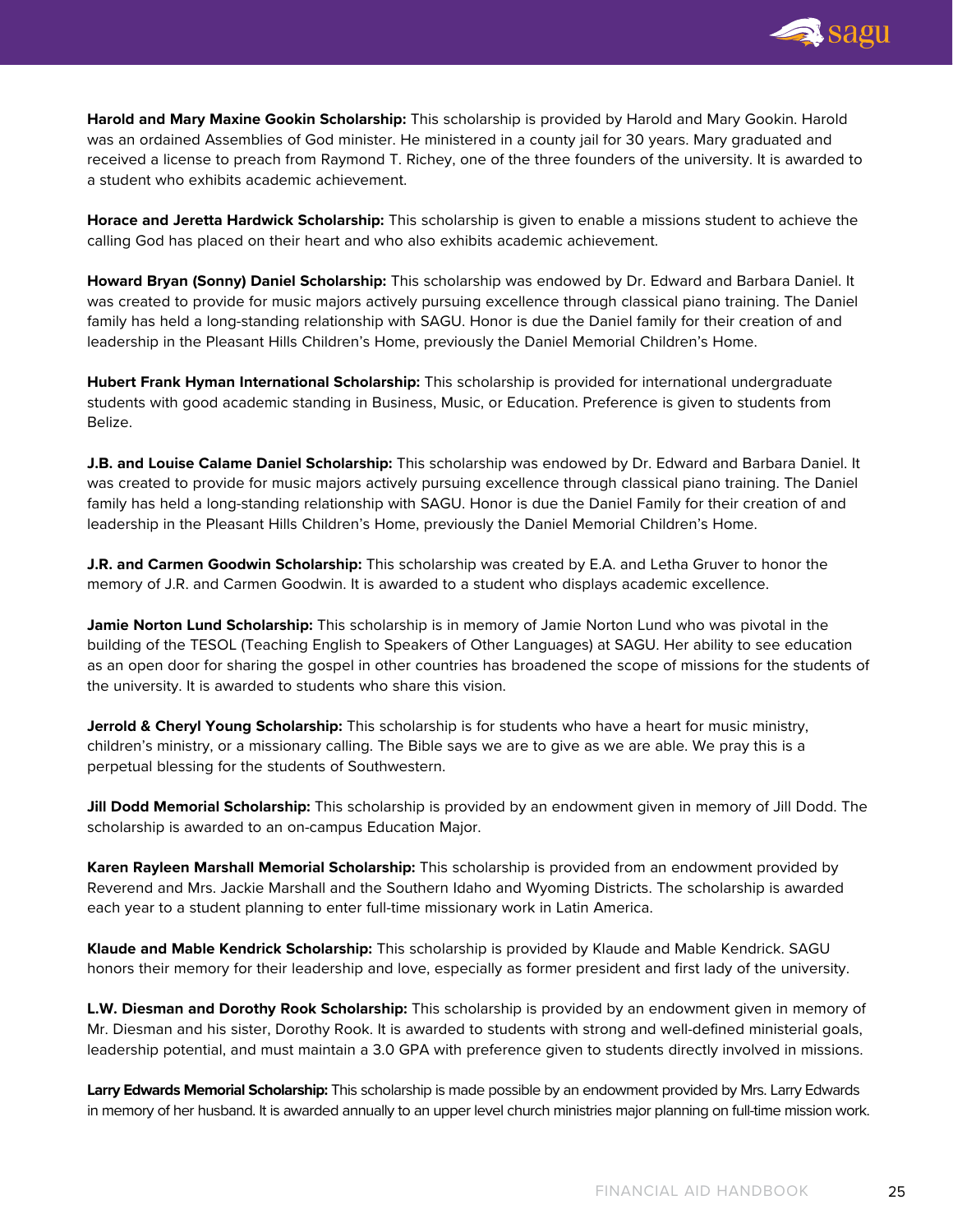

**LaVerna Stafford Dudley Memorial Scholarship:** This scholarship is made possible from an endowment provided by the family of LaVerna Stafford Dudley. Interest from the endowment is awarded annually to a graduating ministerial student actively involved in ministry.

**Loretta Jane and John Wayne Wyckoff Memorial Scholarship:** This scholarship is made possible by an endowment provided by John and Judy (Wyckoff) Crozier and Dr. John and Myrna Wyckoff.

**Luther and Juanita Dulaney Scholarship:** This scholarship is provided by an endowment. Preference is given to students from Magnolia Christian Center in Port Neches or from South Texas District.

**M.E. Collins Memorial Scholarship:** This scholarship is made possible from an endowment provided by family and friends of former Southwestern president M.E. Collins. The scholarship is awarded based on need and academic achievement.

**Marshal M. Hammack Memorial Scholarship:** This scholarship is awarded annually to a deserving pastoral ministries major. The scholarship is provided from the accrued interest from and endowment from Mrs. M.M. Hammack.

**Marie (Watkins) Edwards Scholarship:** This scholarship is provided in memory of Marie Watkins Edwards, whose love for God and education will live on in the lives of those who will be helped financially as they train to make a difference for good.

**Mary Nell Daniel Scholarship:** This scholarship was endowed by Dr. Edward and Barbara Daniel. It was created to provide for music majors actively pursuing excellence through classical piano training. The Daniel family has held a long-standing relationship with SAGU. Honor is due the Daniel Family for their creation of and leadership in the Pleasant Hills Children's Home, previously the Daniel Memorial Children's Home.

**Melissa Asbill Memorial Scholarship:** This scholarship is awarded annually to a female full-time student majoring in education and maintaining a high GPA. Mr. and Mrs. David Block make this scholarship possible in memory of their daughter, Melissa, who was a former SAGU student.

**Melvina Lakey Memorial Music Scholarship:** This scholarship is in memory of Melvina Lakey and is to be awarded to a student who shares Mrs. Lakey's love for music and who is pursuing music as a degree.

**Nina Hills Scholarship:** This scholarship is made possible by an endowment provided by Drs. Gary D. and Julie A. McElhany. Nina Hills, the maternal grandmother of Julie McElhany, served God faithfully in her local church leaving a spiritual legacy for the generations that follow.

**North Texas District Council Scholarship:** This scholarship is made possible by the North Texas District Council and is awarded to a student from North Texas who exhibits academic achievement.

**Oklahoma District Council Scholarship:** This scholarship is awarded to students from Oklahoma, provided by the Oklahoma District Council of the Assemblies of God.

**Pauline Wheeler Harden Scholarship:** This scholarship is made possible from Dr. Robert and Liz Harden and the Harden Family. This scholarship is in memory of Pauline Wheeler Harden, who is Dr. Harden's mom, because of her love for SAGU and its students.

**Pearl Ellis Scholarship:** This scholarship is provided by an endowment from Pearl Ellis. The scholarship is open to all students with academic achievement.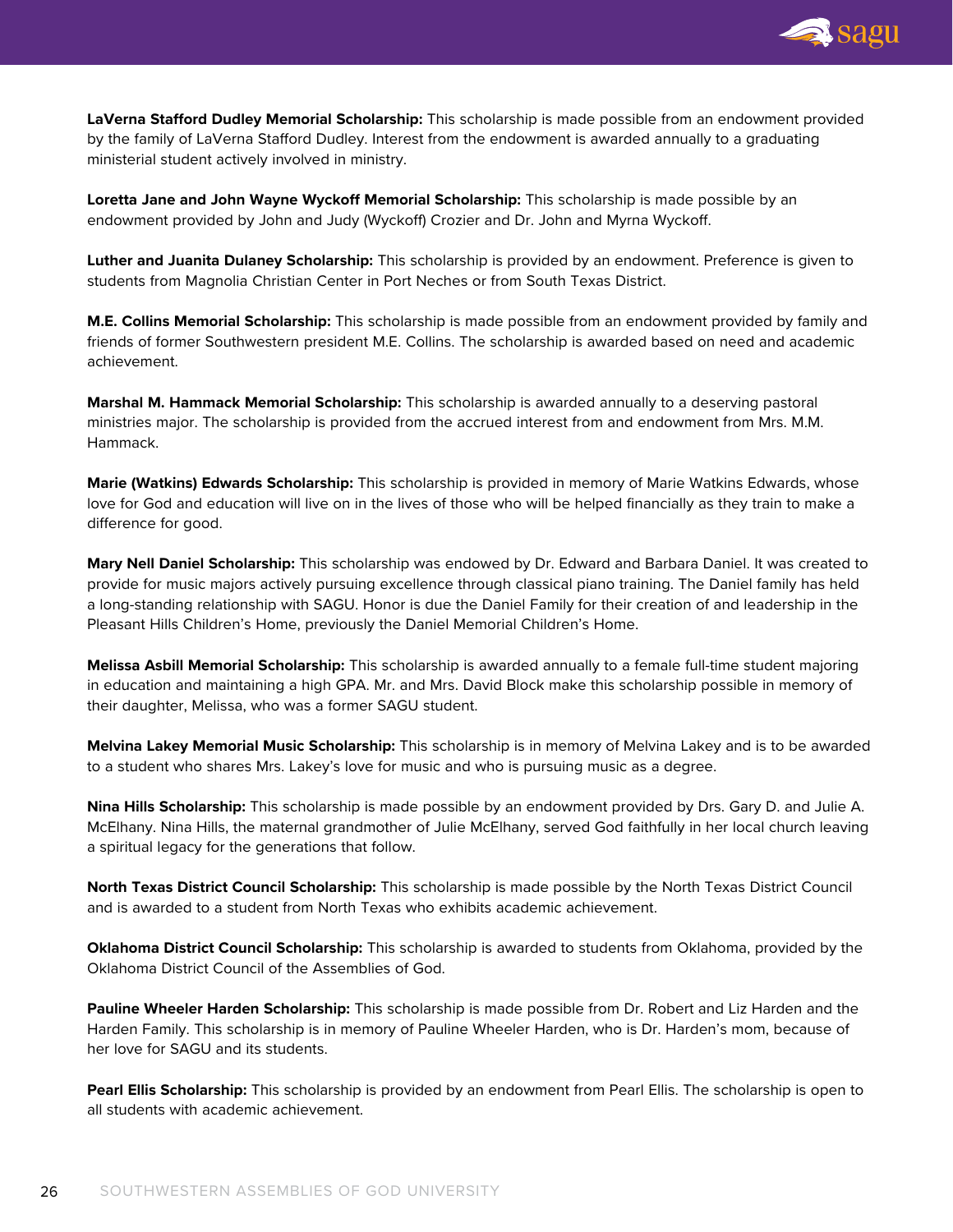

**Rev. Arthur E. and Elizabeth Galley Wilson Scholarship:** This scholarship is provided by an endowment in memory of Arthur and Elizabeth Wilson. Rev. and Mrs. Wilson were veteran missionaries and Mrs. Wilson taught at the university for many years. Applicants must be planning a career in missions.

**Rev. E.R. Foster Memorial Scholarship:** This scholarship was made possible in 1987 by Rev. Robert G. Slaton from donations which came into San Jacinto Assembly of God to honor the memory of Emmitt Ralph Foster, Jr. The scholarship fund has been extended to include Rev. E.R. Foster as well. It is awarded to a West Texas student who exhibits academic achievement.

**Richmond Phillip Tadlock Memorial Scholarship:** This scholarship is made possible by an endowment provided by the Tadlock family. Interest from the endowment is awarded annually, preferably to a ministerial student from the Oklahoma District.

**SAGU Alumni Association Scholarship:** An annual scholarship is provided by an endowment from the SAGU Alumni Association and is awarded based on need and academic achievement.

**Southwestern Women's Auxiliary Scholarship:** The Southwestern Women's Auxiliary provides an annual scholarship to female interdisciplinary majors for their senior year of study.

**Summit Industrial Coatings Inc. Scholarship:** This scholarship is made possible by an endowment provided by Bill Holland. The annual scholarship is based on need and academic achievement.

**Suzanne Gebby Scholarship:** This scholarship is provided by Suzanne Gebby, a friend of SAGU.

**T.W. Hobbs Scholarship:** In honor of the donor, the T.W. Hobbs Endowed Scholarship awards to students whose attendance at the university would not be possible without such a scholarship.

**The Impact-Your-World Evangelism Scholarship:** This scholarship is designed for a student majoring in management, music education or secondary education, who upon graduation plans to devote his or her life to working for God while pursuing a career in management or education.

**The Impact-Your-World Leadership Scholarship:** This scholarship is awarded to a student majoring in youth ministries or missions, who upon graduation plans to devote his or her life and career to a leadership role in either youth/campus ministries or foreign missions.

**The Impact-Your-World Writer Scholarship:** This scholarship is designed for a student who has a true God-given talent for the written word…and who has repeatedly shown they plan to devote their life and career to using this gift of writing as a ministry to impact people's lives for Jesus.

**Tom & Lois Russell Scholarship:** This scholarship is provided by Tom and Lois Russell and is awarded to an education major, who will be a sophomore, and has demonstrated academic achievement.

**Troyce Pearson Memorial Scholarship:** This scholarship is provided annually by our Assemblies of God churches in the Longview section.

**Vada Swick Hagee Scholarship:** This scholarship was created to honor Vada Swick Hagee, a 1932 alumnus of Southern Bible College, one of the three original schools that formed SAGU. Her son, John Hagee, later attended Southwestern High School and Southwestern Bible Institute.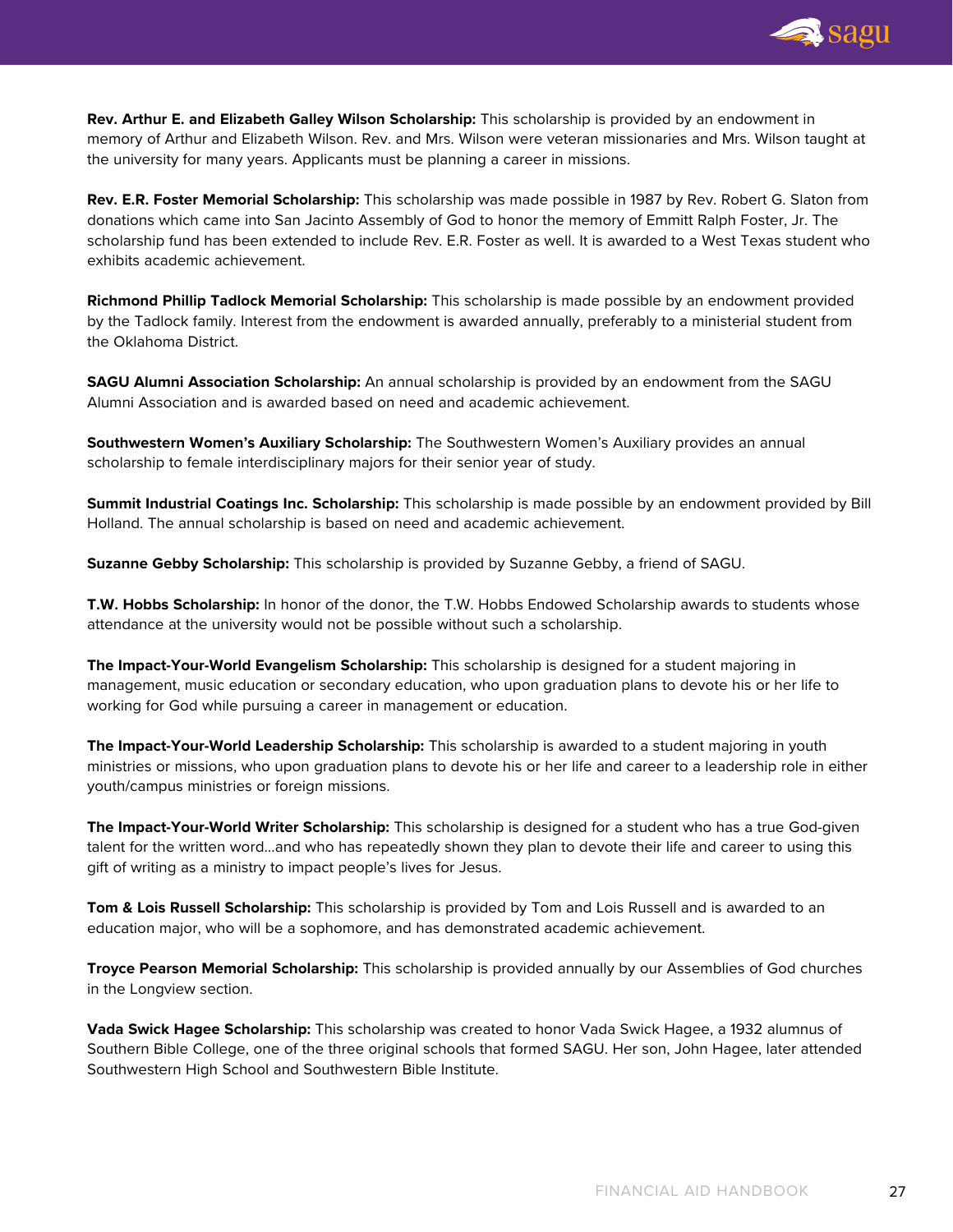

**Valley Hi Assembly of God Ministry Scholarship:** This scholarship is provided by Valley Hi Assembly of God church in San Antonio, Texas. Preference is given to students from Valley Hi Assembly of God or a member of an Assemblies of God Church with a pastor's recommendation. A church ministries major with a minimum grade point average of 3.0, who is a Spirit-filled Christian involved in ministry. Open to sophomore, junior, senior or graduate students.

**Verne J. & Marietta Crews Mission Scholarship:** This mission scholarship is provided from the estate of Vern and Marietta Crew for a missions major, specifically called to the Latin field.

**William and Deloris Maupin Scholarship:** This scholarship is provided by William and Deloris Maupin. It is awarded to a student majoring in missions who exhibits academic achievement.

**World Harvest Scholarship:** This scholarship is provided by Chad Germany, a SAGU graduate. It is provided for a missions major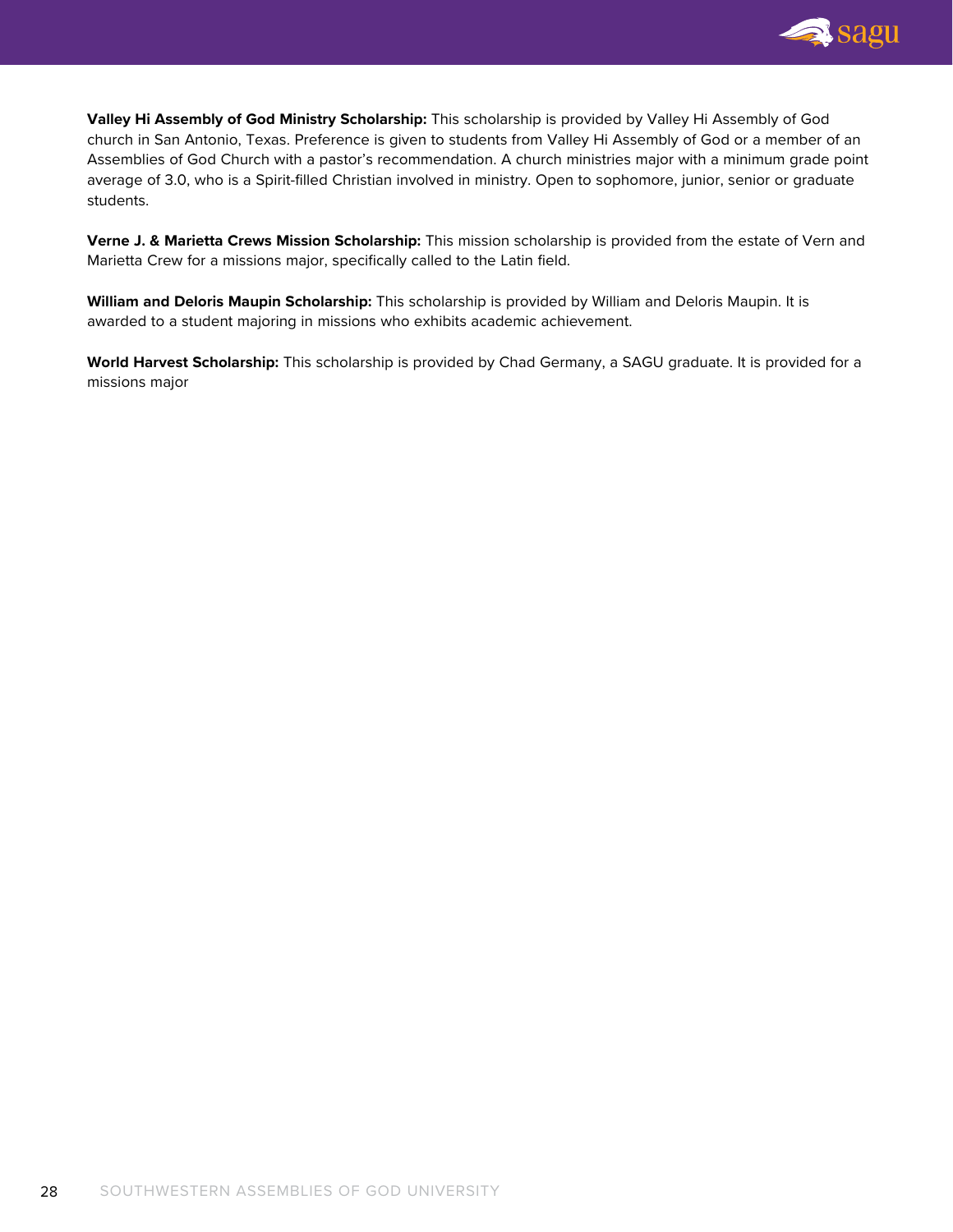

<span id="page-28-0"></span>

# **SAGU TUITION GRANTS**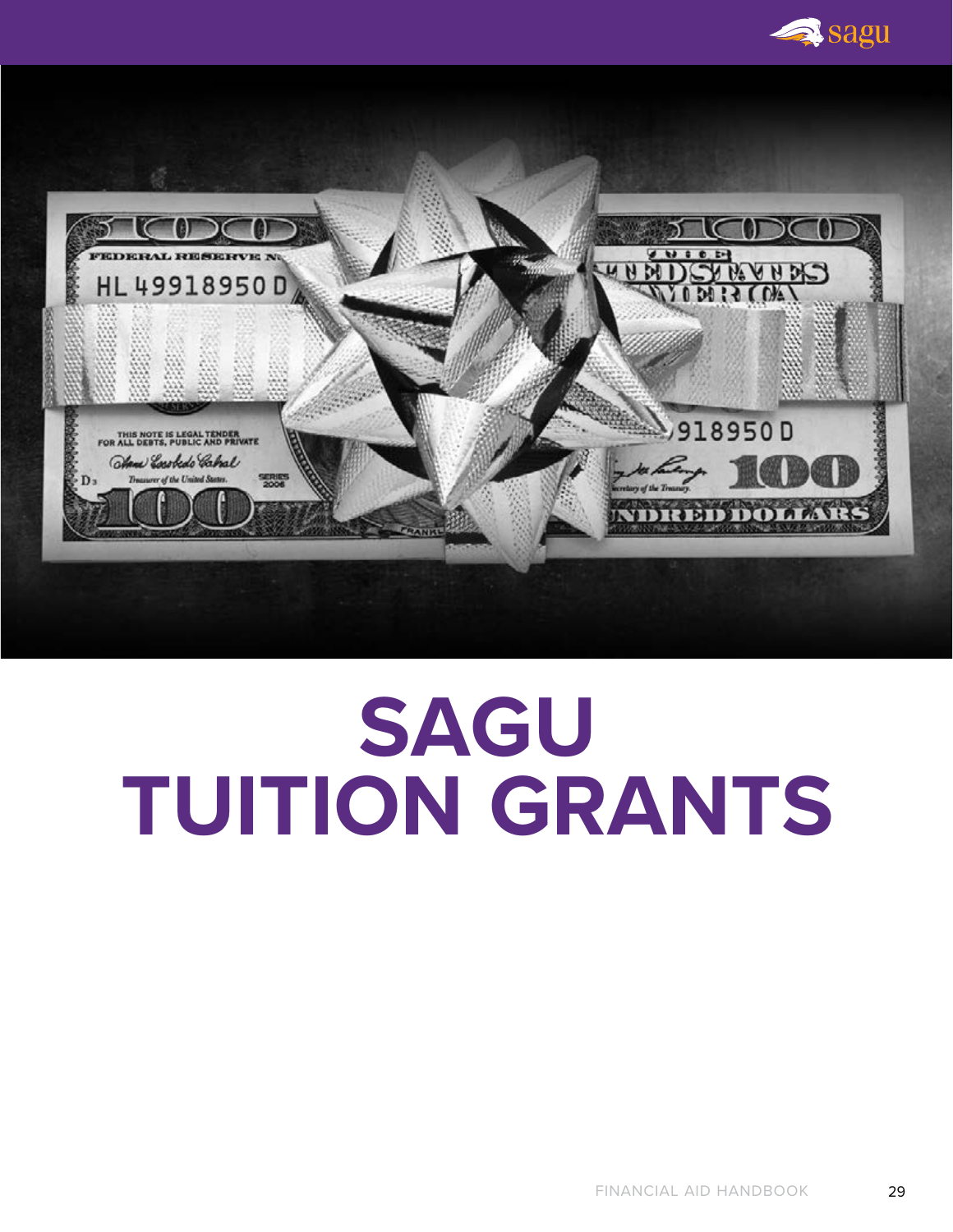

# **SAGU Tuition Grants**

## **General Policies and Requirements**

SAGU provides many institutional scholarships and grants. The following is important information regarding policies and requirements to receive institutional aid at SAGU.

- Scholarship and grant applications are available at www.sagu.edu/financialaid.
- Students are required to apply for institutional aid prior to the end of late registration each semester. After the end of late registration, students cannot be awarded any additional institutional financial aid even if otherwise eligible.
- All institutional scholarships and grants are subject to available funding. It is possible for a student to not receive a scholarship/grant that they would have otherwise been eligible to receive simply because there is no more funding available. Students are encouraged to apply as soon as possible. In addition, students must be accepted, pay any required enrollment deposit, and select courses at least 60 days before the start of the next semester or risk having their institutional financial aid cancelled.
- Students must maintain Satisfactory Academic Progress in order to receive institutional, federal, or state financial aid.
- Students can generally receive more than one institutional scholarship at a time, though some scholarships cannot be combined. Please see notes under each scholarship for details.
- Students may only receive one institutional grant at a time.
- Institutional aid is capped at 100% off tuition for students living on campus in SAGU housing.
- Institutional aid is capped at 75% off tuition for students living off campus.
- Institutional aid cannot cover fees of any kind. This includes the general fee, deferred payment plan fee, graduation fee, applied music fees, etc.
- Institutional aid cannot cover the cost of textbooks at any time.
- Special program students (School of Ministry, Dual Credit and Doctorate Students) are not eligible to receive any institutional aid other than their program discount.
- SAGU will not issue overpayment checks for students receiving only institutional aid, federal grants, and/ or state grants. In a case like this, institutional aid will be reduced as needed to make sure an overpayment check is not issued from only institutional aid, federal grants, and/or state grants.
- If you have any questions about these policies, please email financialaid@sagu.edu for assistance. We are happy to answer your questions.

# **Achieve Grant**

**Criteria:** SAGU offers a generous Achieve Grant to all new Graduate students in ministry, education, and history graduate programs. The Achieve Grant is added on automatically, and no application is required. Students cannot receive any other grants on top of the Achieve Grant. If eligible for another grant that is worth more than the Achieve, the student will always receive the grant worth the highest amount.

**Amount:** Achieve Grant is equal to 20% off tuition with a maximum amount of \$1,000 per semester.

# **Assemblies of God Ministers and Dependents Grant**

**Criteria:** The Minister's Grant is for a credentialed AG minister, spouse, or dependent child. Non-AG ministers are not eligible. (See page 36 for the definition of a dependent child.)

**Amount:** The grant is 10% off a student's tuition. The grant will be initially awarded based on the number of hours indicated on the application but will be adjusted to reflect actual hours enrolled. In addition, dependent children who are enrolled full time and live on campus will receive grants and scholarships equal to at least 50% of tuition. This includes a combination of federal, state, and institutional financial aid. To be eligible, students must complete a FAFSA. Contact financialaid@sagu.edu with any questions.

**NOTE:** If the minister is deceased and the spouse has not remarried, the initial grant amount is increased to 50% off tuition for dependent children who are enrolled full time.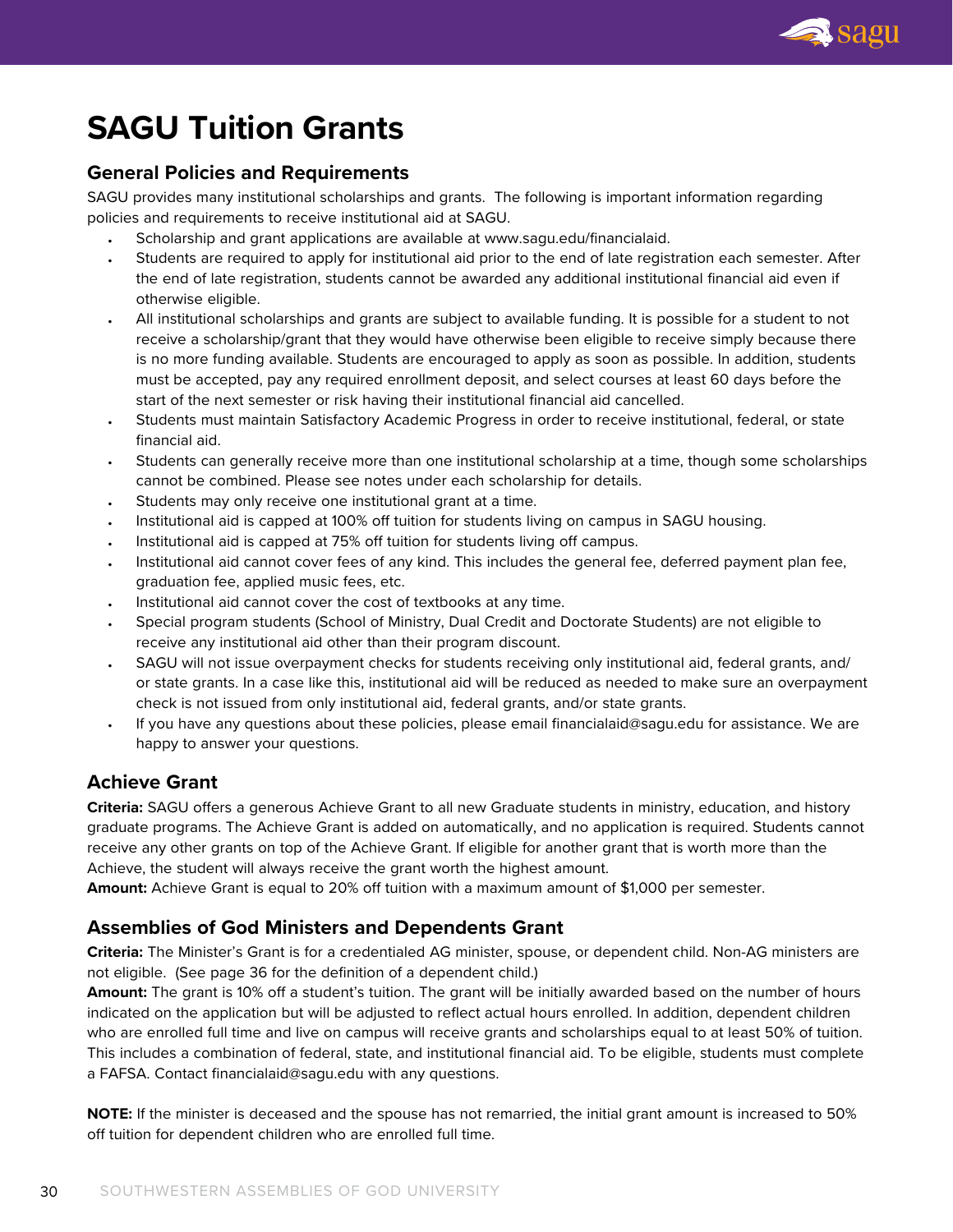

# **Assemblies of God Missionaries and Dependents Grant**

**Criteria:** The Missionary Grant is for an Assemblies of God Nationally Appointed Missionary, spouse or dependent child. (See page 36 for the definition of a dependent child.) Dependent children that are full-time undergraduate students are eligible for the grant. Nationally appointed Assemblies of God missionaries and spouses that are undergraduate or graduate students are eligible for the grant. Missionary Associates (MA) that have been designated by AGWM to be "Career Missionaries" can appeal for the grant but must receive special approval. MA should contact the financial aid at financialaid@sagu.edu with additional questions. District-appointed missionaries are not eligible for a grant.

**Amount:** Dependent MK's that enroll full time and live on campus will receive grants and scholarships equal to at least 25% of tuition. The grant is 10% off a student's tuition. The grant will be initially awarded based on the number of hours indicated on the application but will be adjusted to reflect actual hours enrolled. This includes a combination of federal, state, and institutional financial aid. To be eligible, students must complete a FAFSA. Contact financialaid@sagu.edu with any questions.

Dependent MK's that enroll off campus will receive grants and scholarships equal to at least 30% off tuition. Students must complete a FAFSA.

A missionary or spouse will receive grants and scholarships equal to at least 35% off tuition. Students must complete a FAFSA.

## **Assemblies of God Student Grant**

**Criteria:** Students must attend an AG church prior to enrollment at SAGU. The grant is only available to new full time undergraduate on campus students. The AG Student grant is not stackable with other grants. If a student receives another grant for a higher amount (minister, sibling, missionary, etc.), then he/she cannot also receive the AG Student Grant at the same time.

**Amount:** \$1,000 per year (\$500 per semester)

#### **Family Grant**

**Criteria:** The Family Grant offers a tuition discount to eligible students. This includes siblings, spouses and a parent/child that are enrolled as SAGU students during the same semester. Please see the details below for criteria on each individual Family Grant category.

**Amount:** 15% off tuition for eligible students

#### **Sibling Grant**

**Criteria:** For families with more than one dependent, undergraduate on campus student attending SAGU. (See page 36 for the definition of a dependent child.) Students are not required to live on campus, but must enroll in on campus courses. All siblings must be enrolled full time in order to receive the grant. Each sibling receives the same tuition discount no matter how many siblings are enrolled.

**Application/Deadline:** Each sibling must complete a separate grant application. Applications must be submitted prior to the start of the semester.

#### **Spouse Grant**

**Criteria:** When both husband and wife are enrolled, each spouse receives the same discount off of their tuition. At least one spouse must be enrolled full time. The second spouse must be enrolled at least half time. **Application/Deadline:** Spouses must complete an application prior to the start of the semester.

#### **Parent/Child Grant**

**Criteria:** When a parent and dependent children are both enrolled, each one can receive the same discount off of their tuition. (See page 36 for the definition of a dependent child.) The dependent child must be enrolled full time. The parent must be enrolled at least half time. Because of limited funding, there is a cap on the number of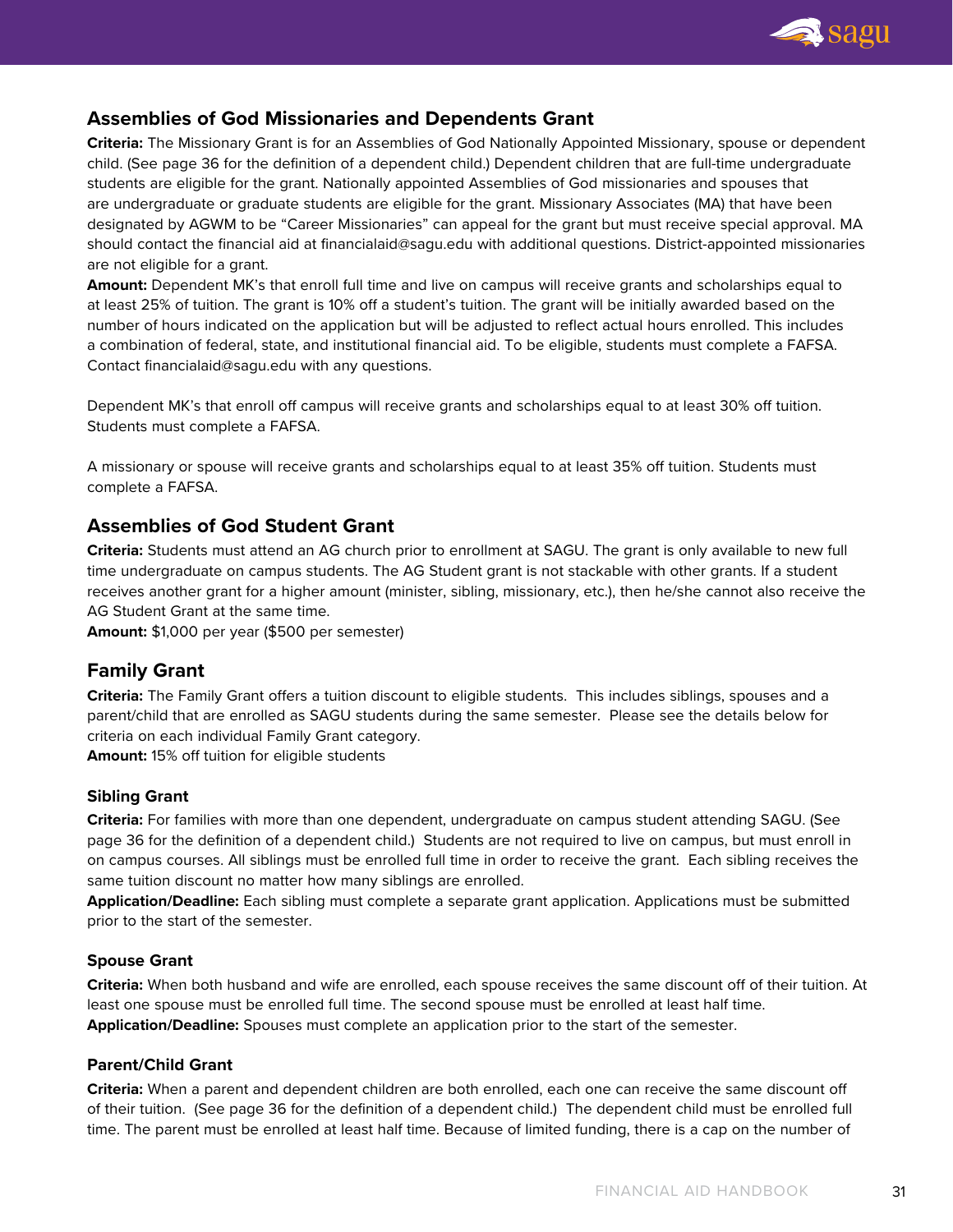

parent/child grants offered each year.

**Application/Deadline:** The parent and child must complete an application prior to the start of the semester.

# **SAGU Grant**

**Criteria:** Need-based grant designed to complement the existing financial aid that new full time on campus students already have to assist them in affording the cost of a Christian higher education.

**Amount:** SAGU uses both financial need and academic information to determine the goal scholarship/grant for each new on campus student. If traditional federal, state and institutional grants and scholarships are not enough to reach the goal, SAGU commits to make up the difference with SAGU grant.

**Application/Deadline:** New students should submit a FAFSA and turn in copies of their high school transcript and ACT/SAT scores to their admissions counselor by June 15.

#### **Students from Children's Homes**

**Criteria:** Grant is for full-time undergraduate students from a certified Assemblies of God children's home or other chartered orphanage. Contact the Financial Aid Office to determine if specific homes/orphanages qualify for grant. **Amount:** The grant is 50% off a student's full-time tuition. The grant is not available for students who are enrolled less than full-time. The grant will be initially awarded based on the number of hours indicated on the application, but will be adjusted to reflect actual hours enrolled.

**Application/Deadline:** Students must apply every academic year. Each year's application is due by July 1.

# **Church Of God Of Prophecy Minister Grant**

**Criteria:** Ordained COGOP ministers, spouses and dependent children are eligible to receive a tuition discount. (See page 36 for the definition of a dependent child.) The discount is limited to one per family at a time. **Amount:** 10% off tuition

**Application/Deadline:** Students should submit a Minister Grant Application and proof of ordination prior to the start of the semester.

# **Latin American Bible Institute (LABI/CMC) Grant**

**Criteria:** Tuition grant to undergraduate students transferring from LABI/CMC that are enrolled full time at SAGU. A student can earn the grant for a maximum of five semesters or until graduation.

**Amount:** The amount depends on how many years you completed at LABI/CMC and whether you live on campus in SAGU housing or off campus.

| <b>LABI/CMC Program Completed:</b> | <b>On Campus in SAGU Dorms</b> | <b>Off Campus</b> |
|------------------------------------|--------------------------------|-------------------|
| One Year                           | \$2,000 per year               | \$1,000 per year  |
| Two Year                           | \$3,000 per year               | \$1,500 per year  |
| Three Year                         | $$4,000$ per year              | \$2,000 per year  |

**Application/Deadline:** Students should provide proof of LABI/CMC enrollment/graduation to the Financial Aid Office by July 15.

## **Teacher Enhancement Grant**

**Criteria:** When a teacher's school employer will pay one-third of a student's tuition and the teacher pays their onethird, then SAGU will provide a grant that pays for the final one-third. Grant only applies to tuition. Fees are not included. Payment must be received from the school and student before SAGU can disburse the grant. **Amount:** Maximum amount is equal to one-third of a student's tuition, when both a school and teacher pay their one-third.

**Application/Deadline:** Student's should provide a written statement from the school on letterhead showing the amount that the school will pay by August 1 for fall semesters, November 15 for spring semesters, and April 15 for summer semesters.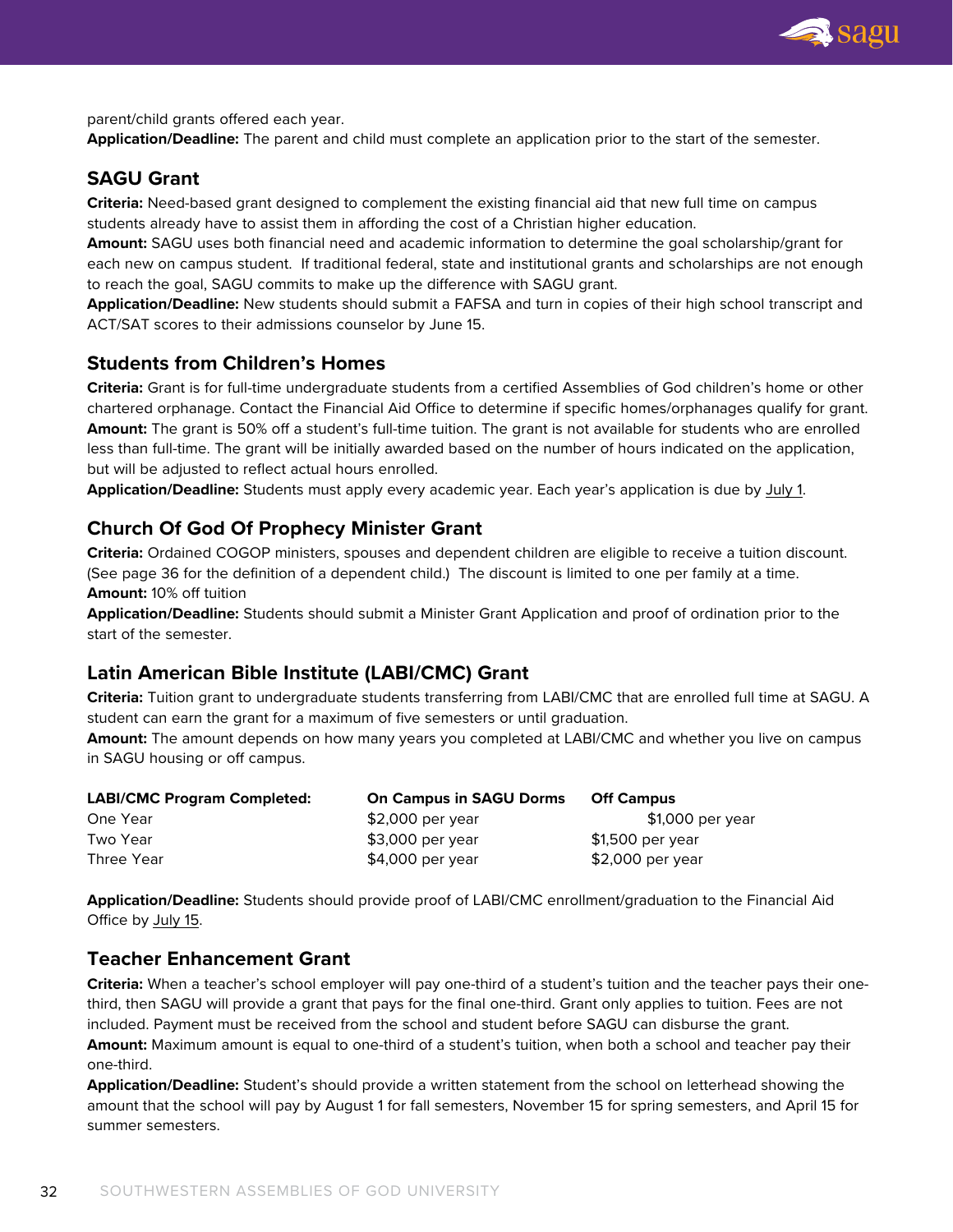![](_page_32_Picture_0.jpeg)

# **Executive Institutional Tuition Grants**

#### **Alumni Executive Council Grant**

**Criteria:** Grant is for Alumni Executive Council members, spouses and dependent children. (See page 36 for the definition of a dependent child.) Dependent children that are full-time undergraduate students are eligible for the grant. Alumni Executive Council members and spouses full-time undergraduate or graduate students are eligible for the grant.

**Amount:** The % discount below is a minimum guarantee off of tuition offered by SAGU. The % discount includes all forms of federal, state, and institutional grants and scholarships.

- ON CAMPUS DEPENDENT = 50% off tuition including all federal, state, and institutional grants and scholarships.
- OFF CAMPUS DEPENDENT = 25% off tuition including all federal, state, and institutional grants and scholarships.
- MEMBER = 25% off tuition including all federal, state, and institutional grants and scholarships.
- SPOUSE = 25% off tuition including all federal, state, and institutional grants and scholarships.

**Application/Deadline:** Students must apply every academic year. Each year's application is due by July 1.

# **Faculty or Administration of Other AG Colleges/Universities Grant**

**Criteria:** Grant is for faculty/administrators of other Assemblies of God Colleges and Universities, spouses and dependent children. (See page 36 for the definition of a dependent child.) Dependent children that are fulltime undergraduate students are eligible for the grant. Faculty/administrators and spouses that are full-time undergraduate or graduate students are eligible for the grant. Verification of position must be approved by the President's Cabinet.

**Amount:** The % discount below is a minimum guarantee off of tuition offered by SAGU. The % discount includes all forms of federal, state, and institutional grants and scholarships.

- ON CAMPUS DEPENDENT = 50% off tuition including all federal, state, and institutional grants and scholarships.
- OFF CAMPUS DEPENDENT = 25% off tuition including all federal, state, and institutional grants and scholarships.
- MEMBER = 25% off tuition including all federal, state, and institutional grants and scholarships.
- SPOUSE = 25% off tuition including all federal, state, and institutional grants and scholarships.

**Application/Deadline:** Students must apply every academic year. Each year's application is due by July 1.

#### **National and SAGU Regional District Officers**

**Criteria:** Grant is for Executive Officers of the Assemblies of God General Council and SAGU Regional District Councils (Superintendent, Assistant Superintendent, Secretary and Treasurer), their spouse and dependent children. (See page 36 for the definition of a dependent child.) Dependent children that are full-time undergraduate students are eligible for the grant. Executive officers and spouses that are full-time undergraduate or graduate students are eligible for the grant.

**Amount:** The % discount below is a minimum guarantee off of tuition offered by SAGU. The % discount includes all forms of federal, state, and institutional grants and scholarships.

- ON CAMPUS DEPENDENT = 50% off tuition including all federal, state, and institutional grants and scholarships.
- OFF CAMPUS DEPENDENT = 25% off tuition including all federal, state, and institutional grants and scholarships.
- MEMBER = 25% off tuition including all federal, state, and institutional grants and scholarships.
- SPOUSE = 25% off tuition including all federal, state, and institutional grants and scholarships.

**Application/Deadline:** Students must apply every academic year. Each year's application is due by July 1.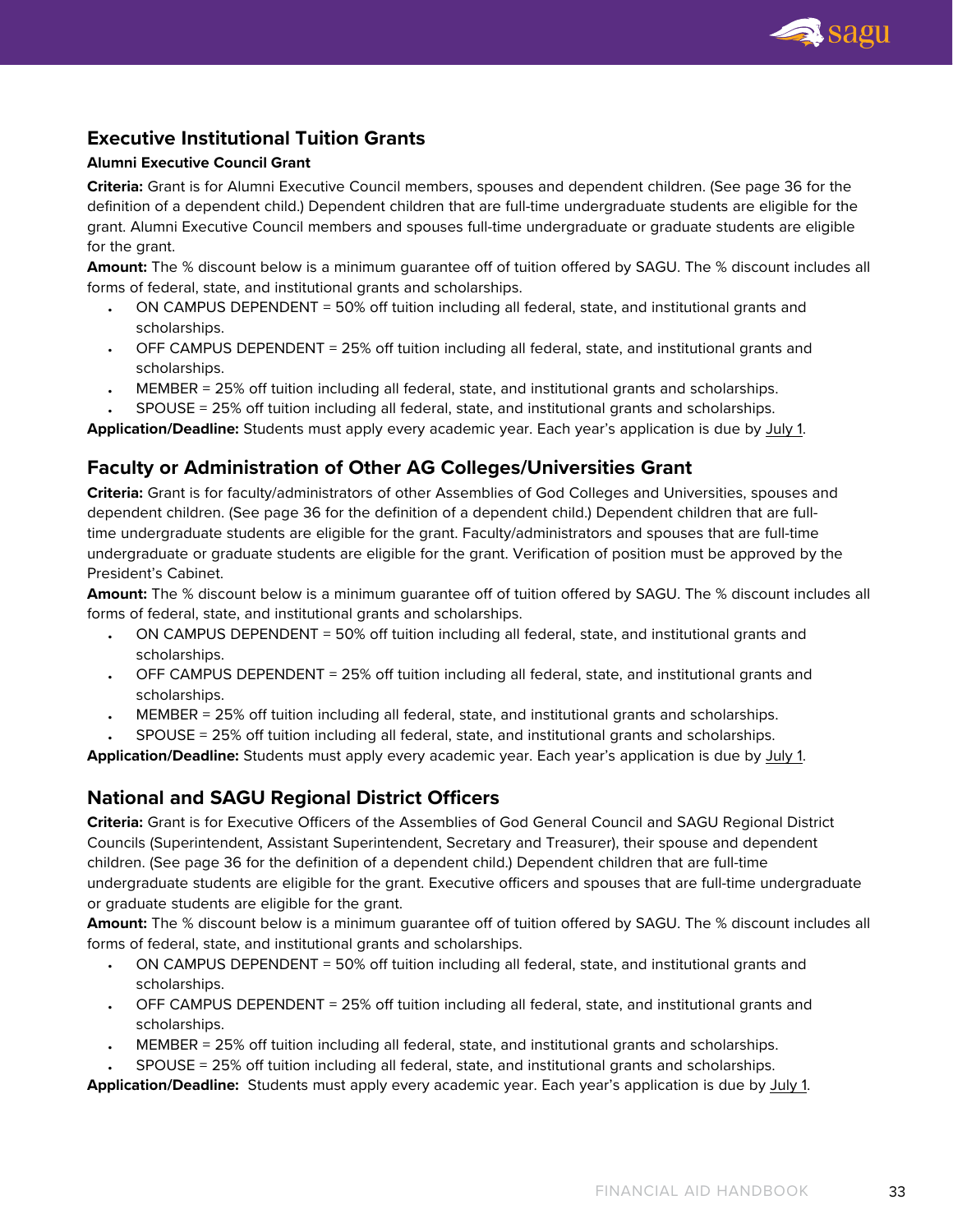![](_page_33_Picture_0.jpeg)

# **National and SAGU Regional District Youth Directors/Officers**

**Criteria:** Grant is for Executive Officers of the Assemblies of God National Youth Department and SAGU Regional District Youth Departments, spouses, and dependent children. (See page 36 for the definition of a dependent child.) Dependent children that are full-time undergraduate students are eligible for the grant. Executive officers and spouses that are full-time undergraduate or graduate students are eligible for the grant.

**Amount:** The % discount below is a minimum guarantee off of tuition offered by SAGU. The % discount includes all forms of federal, state, and institutional grants and scholarships.

- ON CAMPUS DEPENDENT = 75% off tuition including all federal, state, and institutional grants and scholarships.
- OFF CAMPUS DEPENDENT = 50% off tuition including all federal, state, and institutional grants and scholarships.
- REGIONAL/AFFILIATED DYD = 35% off tuition including all federal, state, and institutional grants and scholarships.
- SPOUSE = 35% off tuition including all federal, state, and institutional grants and scholarships.
- NATIONAL YOUTH OFFICER = 25% off tuition including all federal, state, and institutional grants and scholarships.
- SPOUSE = 25% off tuition including all federal, state, and institutional grants and scholarships.

**Application/Deadline:** Students must apply every academic year. Each year's application is due by July 1.

# **Non-SAGU Regional District Officers**

**Criteria:** Grant is for Executive Officers of non-SAGU Regional District Councils (Superintendent, Assistant Superintendent, Secretary and Treasurer), their spouse and dependent children. (See page 36 for the definition of a dependent child.) Dependent children that are full-time undergraduate students are eligible for the grant. Executive officers and spouses that are full-time undergraduate or graduate students are eligible for the grant. **Amount:** The % discount below is a minimum guarantee off of tuition offered by SAGU. The % discount includes all forms of federal, state, and institutional grants and scholarships.

- ON CAMPUS DEPENDENT = 50% off tuition including all federal, state, and institutional grants and scholarships.
- OFF CAMPUS DEPENDENT = 25% off tuition including all federal, state, and institutional grants and scholarships.
- MEMBER = 25% off tuition including all federal, state, and institutional grants and scholarships.
- SPOUSE = 25% off tuition including all federal, state, and institutional grants and scholarships.

**Application/Deadline:** Students must apply every academic year. Each year's application is due by July 1.

# **Non-SAGU Regional District Youth Directors**

**Criteria:** Grant is for Youth Directors of non-SAGU Regional District Councils, spouses and dependent children. (See page 36 for the definition of a dependent child.) Dependent children that are full-time undergraduate students are eligible for the grant. Executive officers and spouses that are full-time undergraduate or graduate students are eligible for the grant.

**Amount:** The % discount below is a minimum guarantee off of tuition offered by SAGU. The % discount includes all forms of federal, state, and institutional grants and scholarships.

- ON CAMPUS DEPENDENT = 50% off tuition including all federal, state, and institutional grants and scholarships.
- OFF CAMPUS DEPENDENT = 25% off tuition including all federal, state, and institutional grants and scholarships.
- MEMBER = 25% off tuition including all federal, state, and institutional grants and scholarships.
- SPOUSE = 25% off tuition including all federal, state, and institutional grants and scholarships.

**Application/Deadline:** Students must apply every academic year. Each year's application is due by July 1.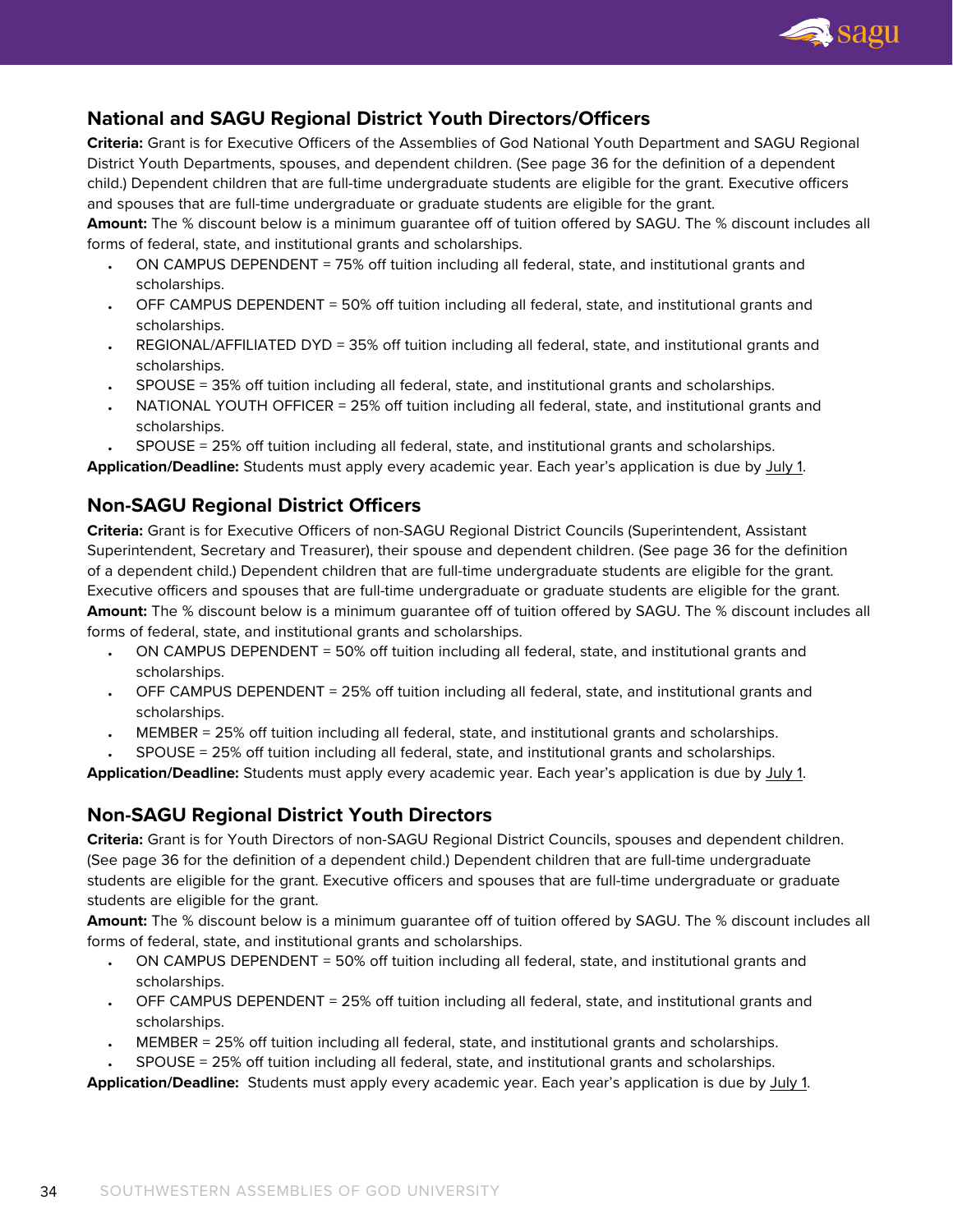![](_page_34_Picture_0.jpeg)

# **SAGU Board of Regents Grants**

**Criteria:** Grant is for current Board of Regents members, spouse, and dependent children. (See page 36 for the definition of a dependent child.) Dependent children that are full-time undergraduate students are eligible for the grant. Board of Regents members and spouses that are full-time undergraduate or graduate students are eligible for the grant.

**Amount:** The % discount below is a minimum guarantee off of tuition offered by SAGU. The % discount includes all forms of federal, state, and institutional grants and scholarships.

- ON CAMPUS DEPENDENT = 70% off tuition including all federal, state, and institutional grants and scholarships.
- OFF CAMPUS DEPENDENT = 50% off tuition including all federal, state, and institutional grants and scholarships.
- MEMBER = 35% off tuition including all federal, state, and institutional grants and scholarships.
- SPOUSE = 35% off tuition including all federal, state, and institutional grants and scholarships.

**Application/Deadline:** Students must apply every academic year. Each year's application is due by July 1.

# **SAGU Foundation Board Grant**

**Criteria:** Grant is for SAGU Foundation Board Members, spouse and dependent children. (See page 36 for the definition of a dependent child.) Dependent children that are full-time undergraduate students are eligible for the grant. SAGU Foundation Board Members and spouses that are full-time undergraduate or graduate students are eligible for the grant.

**Amount:** The % discount below is a minimum guarantee off of tuition offered by SAGU. The % discount includes all forms of federal, state, and institutional grants and scholarships.

- ON CAMPUS DEPENDENT = 50% off tuition including all federal, state, and institutional grants and scholarships.
- OFF CAMPUS DEPENDENT = 25% off tuition including all federal, state, and institutional grants and scholarships.
- MEMBER = 25% off tuition including all federal, state, and institutional grants and scholarships.
- SPOUSE = 25% off tuition including all federal, state, and institutional grants and scholarships.

**Application/Deadline:** Students must apply every academic year. Each year's application is due by July 1.

# **Church Of God Of Prophecy Executives**

**Criteria:** COGOP executives that serve in a full time state or national leadership role are eligible for a tuition discount. The executive's spouse and dependent children are also eligible for a discount. (See page 36 for the definition of a dependent child.) The discount is limited to one per family at a time.

**Amount:** The % discount below is a minimum guarantee off of tuition offered by SAGU. The % discount includes all forms of federal, state, and institutional grants and scholarships.

- ON CAMPUS DEPENDENT = 50% off tuition including all federal, state, and institutional grants and scholarships.
- OFF CAMPUS DEPENDENT = 25% off tuition including all federal, state, and institutional grants and scholarships.
- MEMBER = 25% off tuition including all federal, state, and institutional grants and scholarships.
- SPOUSE = 25% off tuition including all federal, state, and institutional grants and scholarships.

**Application/Deadline:** Students should submit an Executive Grant application and proof of executive position prior to the start of the semester.

# **Definition of Dependent Student:**

- Was the student born before January 1, 1997?
- Will the student be working on a master's or doctorate program?
- Is the student married?
- Does the student have children or other dependents (other than a spouse) who receive more than half of